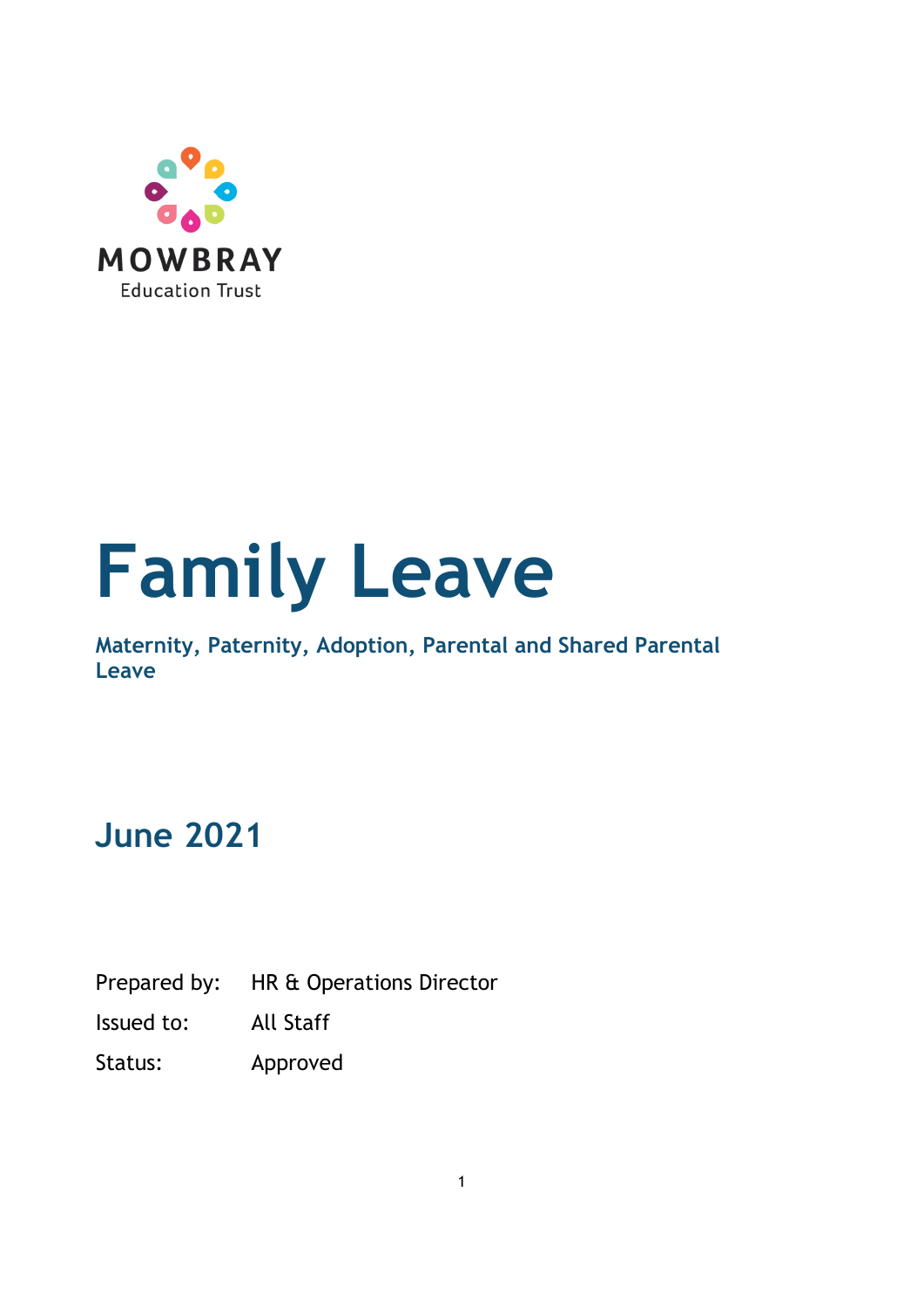| <b>Contents</b> |                                                                     |  |
|-----------------|---------------------------------------------------------------------|--|
|                 |                                                                     |  |
| 1.              |                                                                     |  |
| 2.              |                                                                     |  |
| 3.              |                                                                     |  |
| 4.              |                                                                     |  |
|                 |                                                                     |  |
| 1.              |                                                                     |  |
| 2.              |                                                                     |  |
| 3.              |                                                                     |  |
| 4.              |                                                                     |  |
| 5.              |                                                                     |  |
| 6.              |                                                                     |  |
| 7.              |                                                                     |  |
| 8.              |                                                                     |  |
| 9.              |                                                                     |  |
| 10.             |                                                                     |  |
| 11.             |                                                                     |  |
| 12.             |                                                                     |  |
| 13.             |                                                                     |  |
| 14.             |                                                                     |  |
| 15.             |                                                                     |  |
| 16.             |                                                                     |  |
| 17.             |                                                                     |  |
| 18.             |                                                                     |  |
| 19.             |                                                                     |  |
| 20.             |                                                                     |  |
|                 |                                                                     |  |
|                 |                                                                     |  |
| 1.              |                                                                     |  |
| 2.              |                                                                     |  |
| 3.              |                                                                     |  |
| 4.              |                                                                     |  |
| 5.              |                                                                     |  |
| 6.              |                                                                     |  |
| 7.              |                                                                     |  |
| 8.              | Terms and conditions during maternity support leave, OPL and APL 17 |  |
| 9.              |                                                                     |  |
| 10.             |                                                                     |  |
| 11.             |                                                                     |  |
| 12.             |                                                                     |  |
| 13.             |                                                                     |  |
|                 |                                                                     |  |
|                 |                                                                     |  |
| 1.              | Introduction                                                        |  |
| 2.              |                                                                     |  |
| 3.              |                                                                     |  |
| 4.              |                                                                     |  |
| 5.              |                                                                     |  |
| 6.              |                                                                     |  |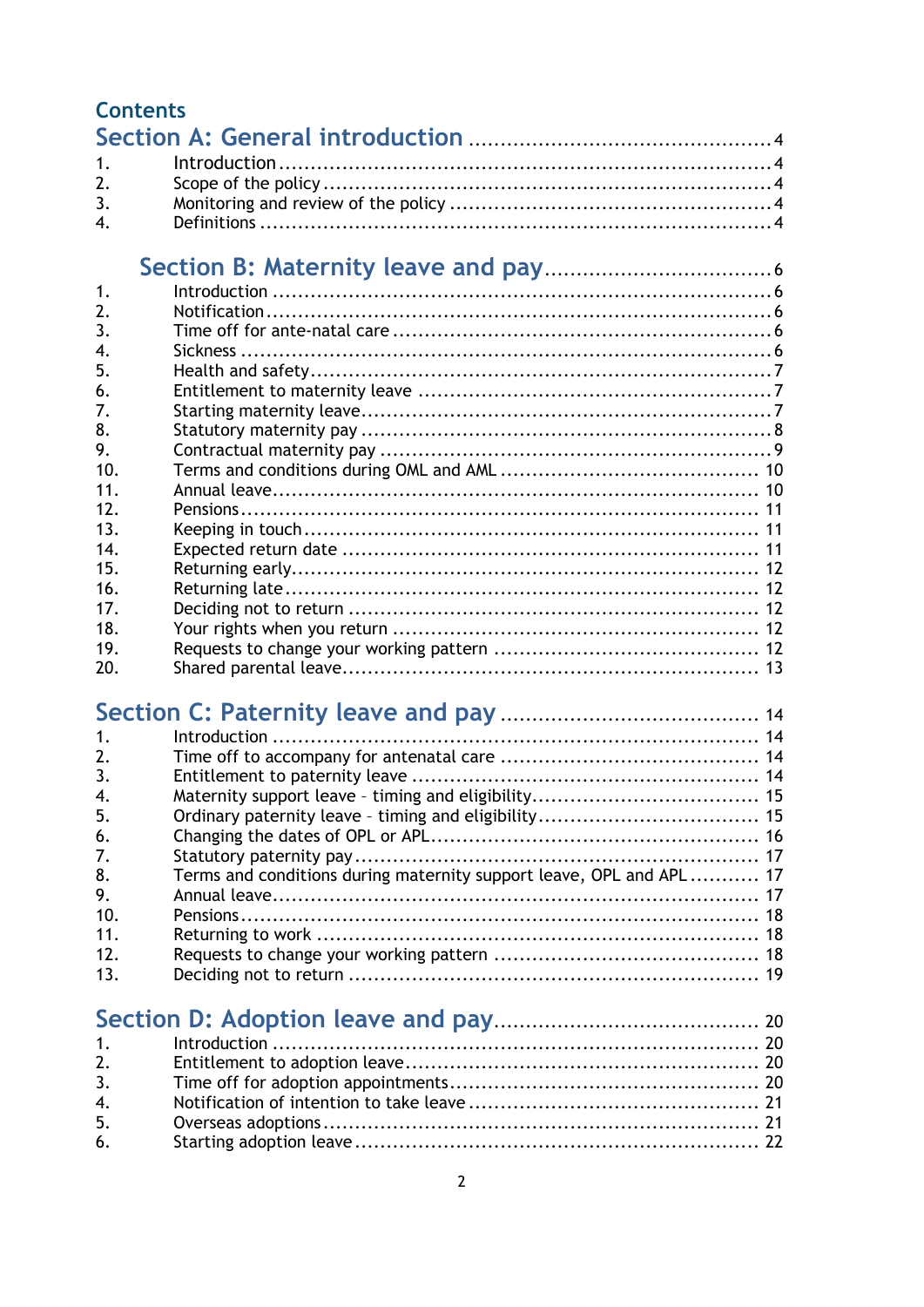| 7.              |  |
|-----------------|--|
| 8.              |  |
| 9.              |  |
| 10.             |  |
| 11.             |  |
| 12 <sub>1</sub> |  |
| 13.             |  |
| 14.             |  |
| 15.             |  |
| 16.             |  |
| 17 <sub>1</sub> |  |
| 18.             |  |
| 19.             |  |
|                 |  |

## **[Section E: Parental leave](#page-26-0)** .......................................................... [27](#page-26-0)

| 1.  |  |
|-----|--|
| 2.  |  |
| 3.  |  |
| 4.  |  |
| 5.  |  |
| 6.  |  |
| 7.  |  |
| 8.  |  |
| 9.  |  |
| 10. |  |
| 11. |  |
|     |  |

## **Section F: Shared parental leave and pay** ............................ <sup>31</sup>

| $\mathbf{1}$ . |                                                                        |  |
|----------------|------------------------------------------------------------------------|--|
| 2.             |                                                                        |  |
| 3.             |                                                                        |  |
| 4.             |                                                                        |  |
| 5.             |                                                                        |  |
| 6.             |                                                                        |  |
| 7.             | Ending the mother's maternity leave or your partners adoption leave 35 |  |
| 8.             |                                                                        |  |
| 9.             |                                                                        |  |
| -10.           |                                                                        |  |
| 11.            |                                                                        |  |
| 12.            |                                                                        |  |
| 13.            |                                                                        |  |
| 14.            |                                                                        |  |
| 15.            |                                                                        |  |
|                |                                                                        |  |

|    | Section G: Parental Bereavement Leave and Pay  40 |  |
|----|---------------------------------------------------|--|
|    |                                                   |  |
| 2. |                                                   |  |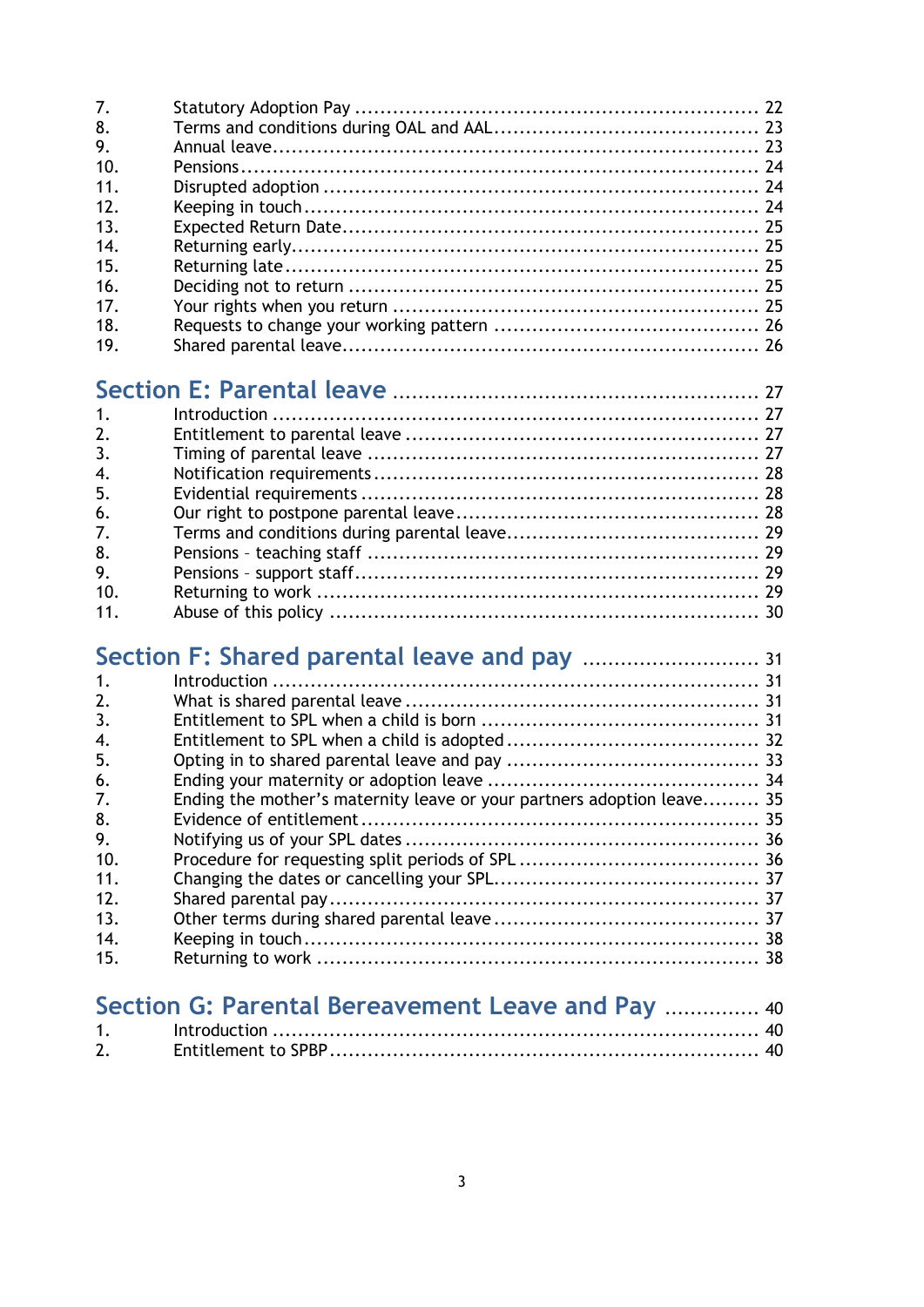#### <span id="page-3-1"></span><span id="page-3-0"></span>**SECTION A: .........................GENERAL INTRODUCTION 1 Introduction**

This policy sets out statutory and contractual rights in relation to maternity, paternity, adoption, parental leave and shared parental leave for employees at Mowbray Education Trust. It covers rights and responsibilities, arrangements for leave and pay, and provisions for return to work. This policy reflects our commitment to providing equality of opportunity in employment and to developing work practices and policies that support work-life balance. No-one will be discriminated against, be subject to detriment or lose career development opportunities by taking leave under this policy.

#### <span id="page-3-2"></span>**2 Scope of the policy**

This policy applies to all employees of the Mowbray Education Trust. The policy does not apply to agency workers, consultants or the self-employed.

## <span id="page-3-3"></span>**3 Monitoring and review of the policy**

This policy is reviewed and amended annually by Mowbray Education Trust in consultation with the recognised trade unions. We will monitor the application and outcomes of this policy to ensure it is working effectively. This policy applies to all employees of the Mowbray Education Trust. The policy does not apply to agency workers, consultants or the self-employed.

## <span id="page-3-4"></span>**4 Definitions**

<span id="page-3-5"></span>The following definitions apply in this policy: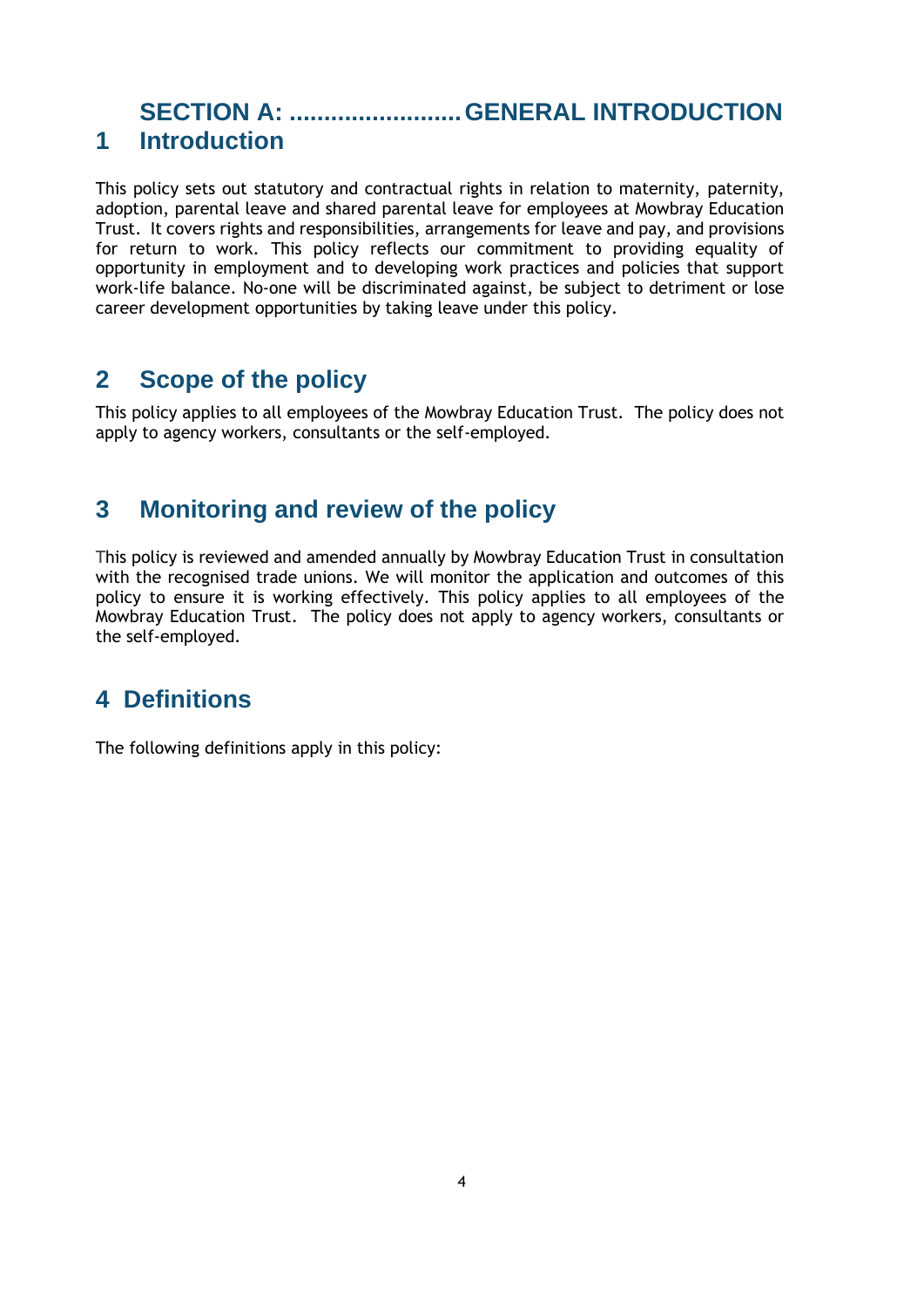| <b>Expected Week of Childbirth</b>      | the week starting on a Sunday in which your doctor or midwife expects<br>you (or your spouse, civil partner or partner) to give birth                                                                                                           |
|-----------------------------------------|-------------------------------------------------------------------------------------------------------------------------------------------------------------------------------------------------------------------------------------------------|
| <b>Qualifying Week</b>                  | the fifteenth week before the Expected Week of Childbirth, or the<br>week in which you are notified in writing by an adoption agency of<br>having been matched with a child                                                                     |
| <b>Intended Start Date</b>              | the date on which you would like to start your maternity, paternity or<br>adoption leave                                                                                                                                                        |
| <b>Expected Return Date</b>             | the date we will expect you to return to work if you take your full<br>entitlement to maternity leave or adoption leave                                                                                                                         |
| <b>Relevant Period</b>                  | an eight week period ending with the Qualifying Week in birth cases,<br>or the eight week period ending with the week in which you or your<br>spouse, civil partner or partner were notified of being matched with a<br>child in adoption cases |
| <b>Ordinary Maternity Leave (OML)</b>   | a period of 26 weeks' leave available to all employees who qualify for<br>maternity leave                                                                                                                                                       |
| <b>Additional Maternity Leave (AML)</b> | a further period of up to 26 weeks' leave immediately following OML                                                                                                                                                                             |
| Partner                                 | someone (whether of a different sex or the same sex) with whom you<br>live in an enduring family relationship, but who is not your parent,<br>grandparent, sister, brother, aunt or uncle, niece or nephew                                      |
| Parent                                  | one of two people (whether of a different sex or the same sex) who<br>will share the main responsibility for the child's upbringing (and who<br>may be either the mother, the father, or the mother's partner if not<br>the father)             |
| <b>Expected Placement Date</b>          | the date on which an adoption agency expects that it will place a child<br>into your care with a view to adoption                                                                                                                               |
| <b>Ordinary Adoption Leave (OAL)</b>    | a period of up to 26 weeks' leave available to all employees who<br>qualify for adoption leave                                                                                                                                                  |
| <b>Additional Adoption Leave (AAL)</b>  | a further period of up to 26 weeks' leave immediately following OAL                                                                                                                                                                             |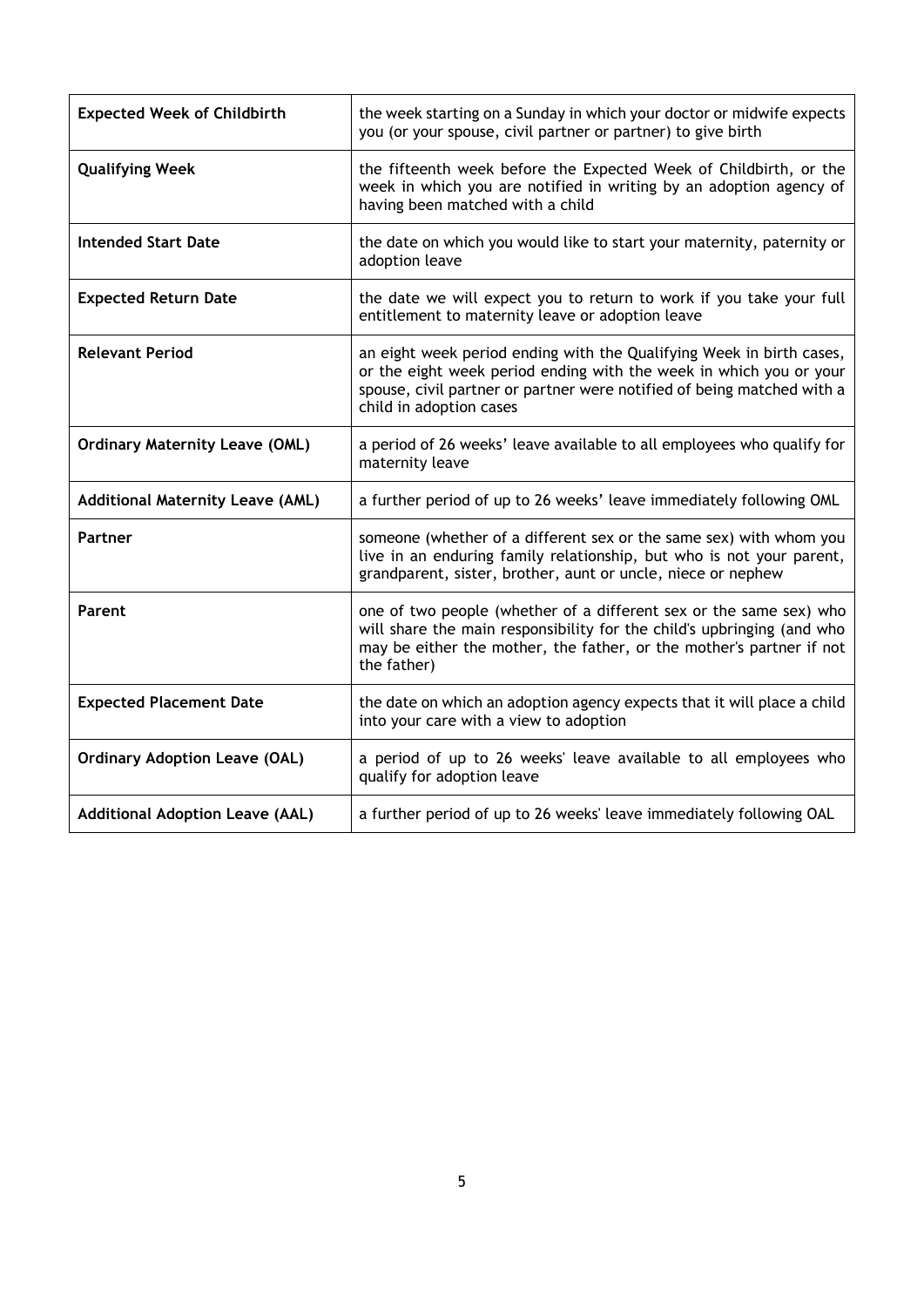## **Section B: Maternity leave and pay**

#### <span id="page-5-0"></span>**1 Introduction**

This section outlines the statutory rights and responsibilities of employees who are pregnant or have recently given birth.

## <span id="page-5-1"></span>**2 Notification**

You must inform us as soon as possible that you are pregnant. This is important as there may be health and safety issues.

Before the end of the Qualifying Week, or as soon as reasonably practical afterwards, you must tell your Head Teacher in writing:

- 1 That you are pregnant
- 2 The Expected Week of Childbirth
- 3 The date on which you would like to start your maternity leave **(**Intended Start Date**)**

You must also provide a certificate from a doctor or midwife (usually on a MAT B1 form) confirming your Expected Week of Childbirth (this is not available before the  $20<sup>th</sup>$  week of pregnancy and is usually provided around the  $26<sup>th</sup>$  week of pregnancy).

## <span id="page-5-2"></span>**3 Time off for ante-natal care**

If you are pregnant you may take reasonable paid time off during working hours for antenatal care. This may include any relaxation or parenting classes that your doctor, midwife or health visitor has advised you to attend. You should try to give us as much notice as possible of the appointment and wherever possible, try to arrange them as near to the start or end of the working day.

## <span id="page-5-3"></span>**4 Sickness**

Periods of pregnancy-related sickness absence shall be paid in accordance with your contract of employment in the same manner as any other sickness absence.

Periods of pregnancy-related sickness absence from the start of your pregnancy until the end of your maternity leave will be recorded separately from other sickness records and will be disregarded in any future employment-related decisions.

If you are absent due to sickness for a pregnancy-related reason during the four weeks before your Expected Week of Childbirth, your maternity leave will start automatically (see paragraph 6, Starting maternity leave).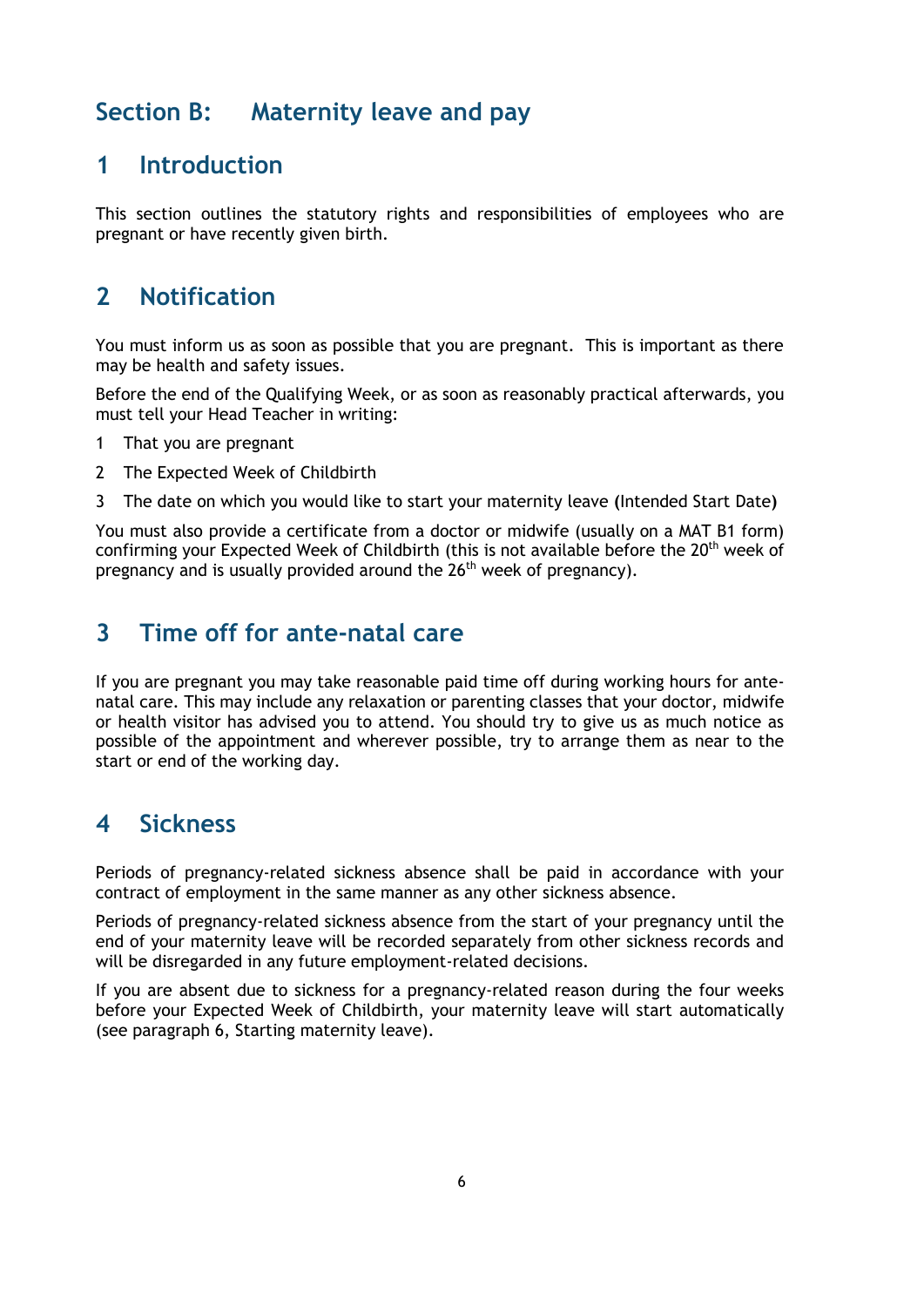## <span id="page-6-0"></span>**5 Health and safety**

We have a general duty to take care of the health and safety of all employees. We are also required to carry out a risk assessment to identify and assess the workplace risks to women who are pregnant, have given birth within the last six months or are still breastfeeding.

We will provide you with information as to any risks identified in the risk assessment, and any preventive and protective measures that have been or will be taken. If we consider that, as a new or expectant mother, you would be exposed to health hazards in carrying out your normal duties we will take reasonable steps necessary (for as long as necessary) to avoid those risks. This may involve:

- Changing your working conditions or hours of work;
- Offering you suitable alternative work on terms and conditions that are the same or not substantially less favourable; or
- Suspending you from duties, which will be on full pay unless you have unreasonably refused suitable alternative work.

#### <span id="page-6-1"></span>**6 Entitlement to maternity leave**

All employees, regardless of hours worked or length of service, are entitled to up to 52 weeks' maternity leave which is divided into:

- 1 Ordinary maternity leave of 26 weeks **(**OML**)**
- 2 Additional maternity leave of a further 26 weeks immediately following OML **(**AML**)**

#### <span id="page-6-2"></span>**7 Starting maternity leave**

The earliest date you can start maternity leave is 11 weeks' before the Expected Week of Childbirth (unless your child is born prematurely before that date). Maternity leave can commence on any day of the week.

You must notify your Head Teacher in writing of your Intended Start Date before the end of the Qualifying Week (in accordance with paragraph 2.2). We will then write to you within 28 days to inform you of the date we will expect you to return to work if you take your full entitlement to maternity leave **(**Expected Return Date**).**

You can postpone your Intended Start Date by informing us in writing at least 28 days before the original Intended Start Date, or if that is not possible, as soon as reasonably practicable.

You can bring forward the Intended Start Date by informing us at least 28 days before the new start date, or if that is not possible, as soon as reasonably practicable.

Maternity leave shall start on the earlier of:

- a. Your Intended Start Date (if notified to us in accordance with this policy); or
- b. The day after any day on which you are absent for a pregnancy-related reason during the four weeks before the Expected Week of Childbirth; or
- c. The day after you give birth.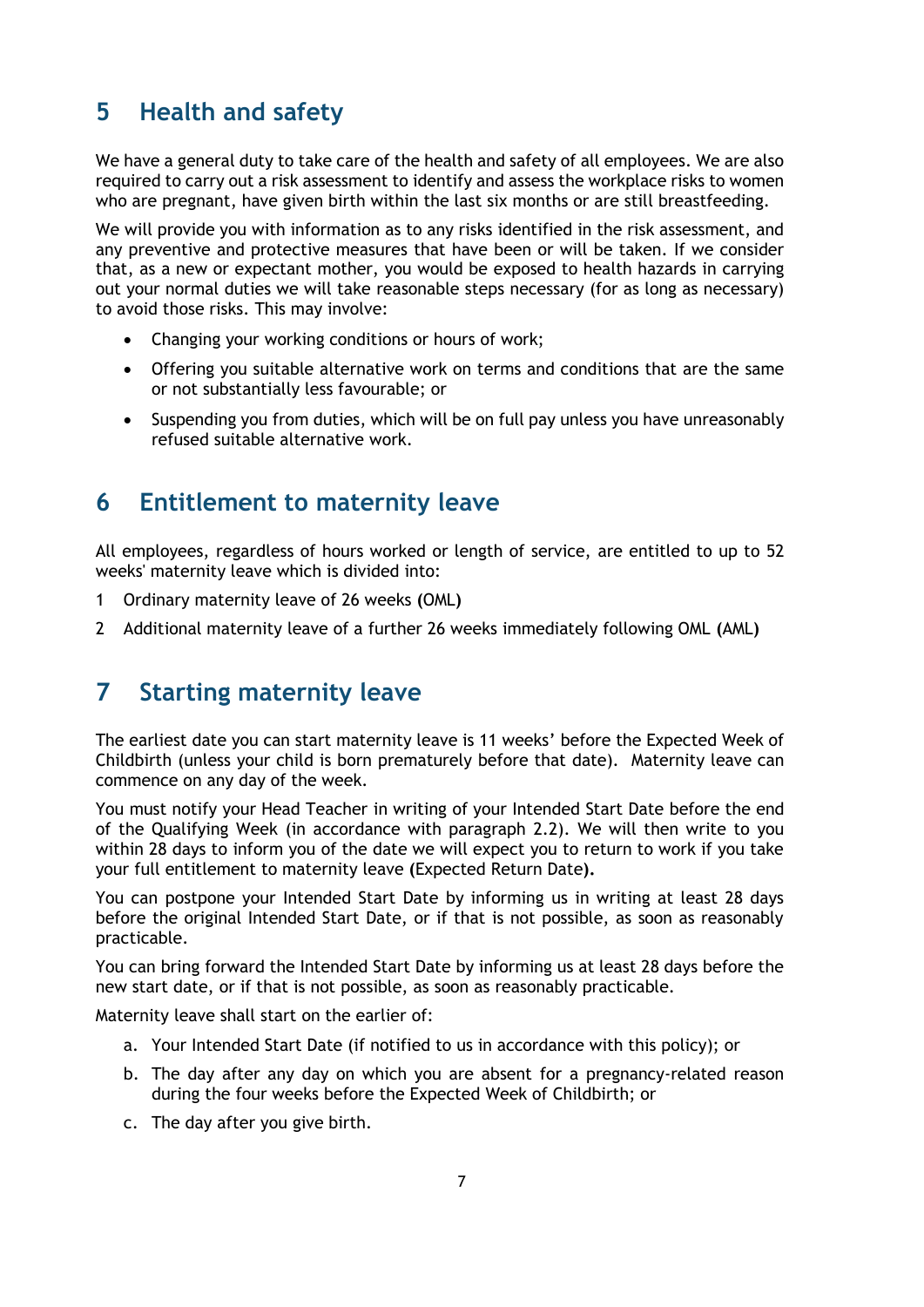If you give birth before your maternity leave was due to start, you must let your Head Teacher know the date of the birth in writing as soon as possible.

The law prohibits you from working during the two weeks following childbirth.

Shortly before your maternity leave starts, you and your line manager will discuss the arrangements for covering your work and how you will remain in contact, should you wish to do so, during your leave. Unless you request otherwise, you will remain on circulation lists for internal news, job vacancies, training and work-related social events for the Academy in which you work.

#### <span id="page-7-0"></span>**8 Statutory maternity pay**

Statutory maternity pay **(**SMP**)** is payable for up to 39 weeks. SMP will stop being payable if you return to work (except where you are simply keeping in touch in accordance with paragraph 12). You are entitled to SMP if:

You have been continuously employed for at least 26 weeks at the end of the Qualifying Week and are still employed by us during that week;

Your average weekly earnings during the eight weeks ending with the Qualifying Week (the Relevant Period**)** are not less than the lower earnings limit set by the Government;

You provide us with a doctor's or midwife's certificate (MAT B1 form) stating your Expected Week of Childbirth;

You give at least 28 days' notice (or, if that is not possible, as much notice as you can) of your intention to take maternity leave; and

You are still pregnant 11 weeks before the start of the Expected Week of Childbirth or have already given birth.

| Weeks $1 - 6$ | 90% of your average weekly earnings, calculated over the Relevant<br>Period. This is called the Earnings-Related Rate.                                                                  |
|---------------|-----------------------------------------------------------------------------------------------------------------------------------------------------------------------------------------|
|               | Weeks $7 - 39$ The Prescribed Rate which is set by the Government for the relevant tax<br>year, or the Earnings-Related Rate (90% of your average weekly earnings)<br>if this is lower. |

SMP is calculated as follows:

SMP accrues from the day on which you commence your OML and thereafter at the end of each complete week of absence. SMP payments shall be made on the next normal payroll date and income tax, National Insurance and pension contributions shall be deducted as appropriate.

You shall still be eligible for SMP if you leave employment for any reason after the start of the Qualifying Week (for example, if you resign or are made redundant). In such cases, if your maternity leave has not already begun, SMP shall start to accrue in whichever is the later of:

- a. The week following the week in which employment ends; **or**
- b. The eleventh week before the Expected Week of Childbirth.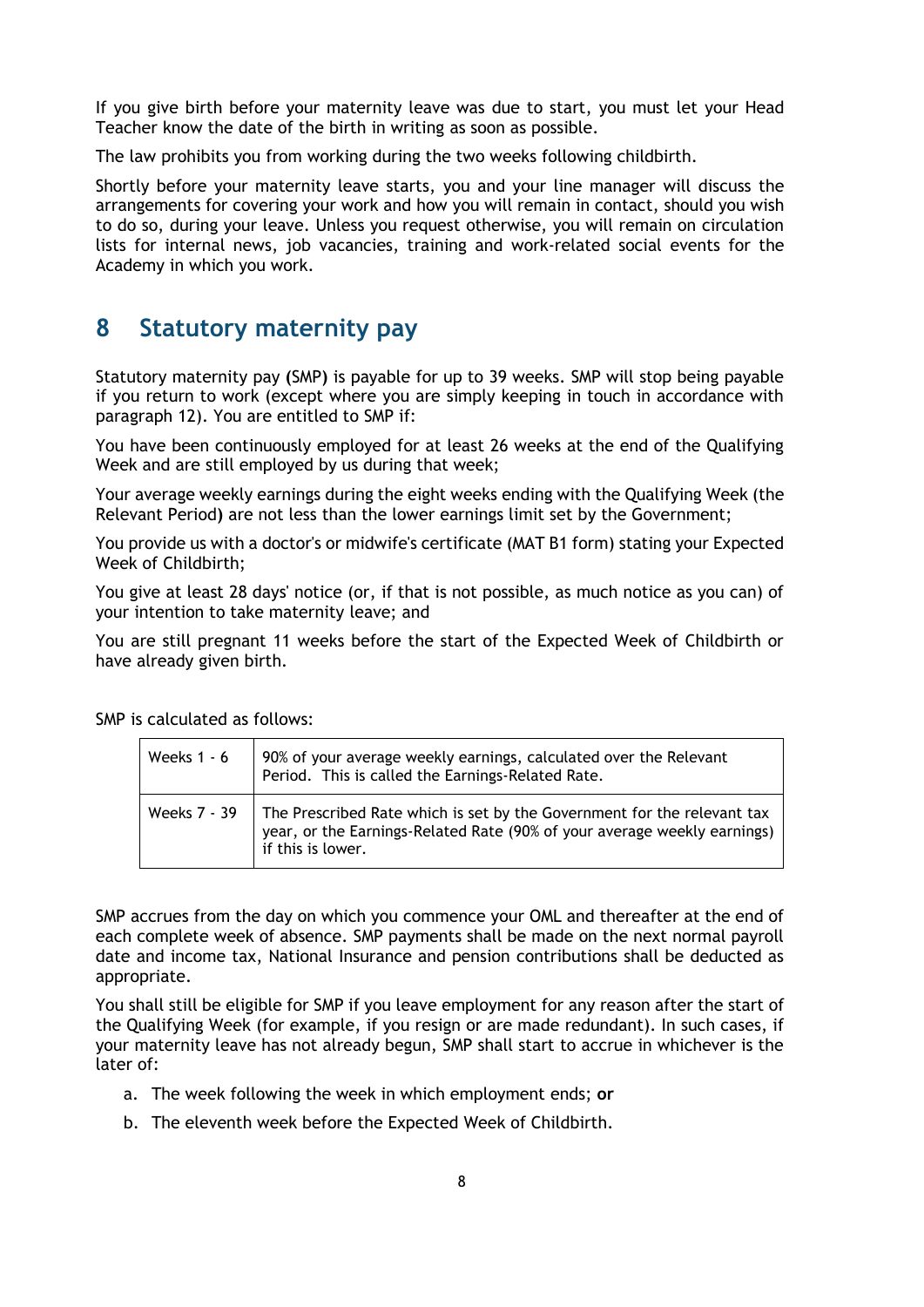If you become eligible for a pay rise before the end of your maternity leave, you will be treated for SMP purposes as if the pay rise had applied throughout the Relevant Period. This means that your SMP will be recalculated and increased retrospectively, or that you may qualify for SMP if you did not previously qualify. We shall pay you a lump sum to make up the difference between any SMP already paid and the amount payable by virtue of the pay rise. Any future SMP payments at the Earnings-Related Rate (if any) will also be increased as necessary.

#### <span id="page-8-0"></span>**9 Contractual maternity pay**

#### **Teachers**

Teaching staff with at least twelve months continuous service at the 11<sup>th</sup> week before the EWC, will be entitled to receive contractual maternity pay as follows, in addition to payments set out in 7:

| Weeks 1 - 4  | Full pay (offset against payments made by way of SMP or Maternity<br>Allowance (MA) for employees not eligible for SMP)                                                     |
|--------------|-----------------------------------------------------------------------------------------------------------------------------------------------------------------------------|
| Weeks 5 - 6  | 90 % of salary (offset against payments made by way of SMP or Maternity<br>Allowance (MA) for employees not eligible for SMP)                                               |
| Weeks 7 - 18 | 50% of salary plus any Prescribed Rate SMP to which you are entitled, paid<br>without deduction except by the extent to which the combined pay and<br>SMP exceeds full pay. |

You must return to your job for at least 13 weeks as a qualifying condition to receive this contractual maternity pay. If you do not return to work for the 13-week period, you will be required to refund the amount paid to you for this period.

If you request to reduce your hours on your return and your request is agreed, this 13 week period will be extended to equate to 13 weeks of service based on the number of hours you worked prior to your reduction in hours.

#### **Support staff**

Support staff with twelve months continuous service at the  $11<sup>th</sup>$  week before the EWC, will be entitled to receive contractual maternity pay as follows, in addition to payments set out in 7:

| Weeks $1 - 6$ | 90% of salary (offset against payments made by way of SMP or Maternity<br>Allowance (MA) for employees not eligible for SMP)                                                |
|---------------|-----------------------------------------------------------------------------------------------------------------------------------------------------------------------------|
| Weeks 7 - 18  | 50% of salary plus any Prescribed Rate SMP to which you are entitled, paid<br>without deduction except by the extent to which the combined pay and<br>SMP exceeds full pay. |

You must return to your job for at least 3 months as a qualifying condition to receive this contractual maternity pay. If you do not return to work for the 3-month period, you will be required to refund the amount paid to you for this period.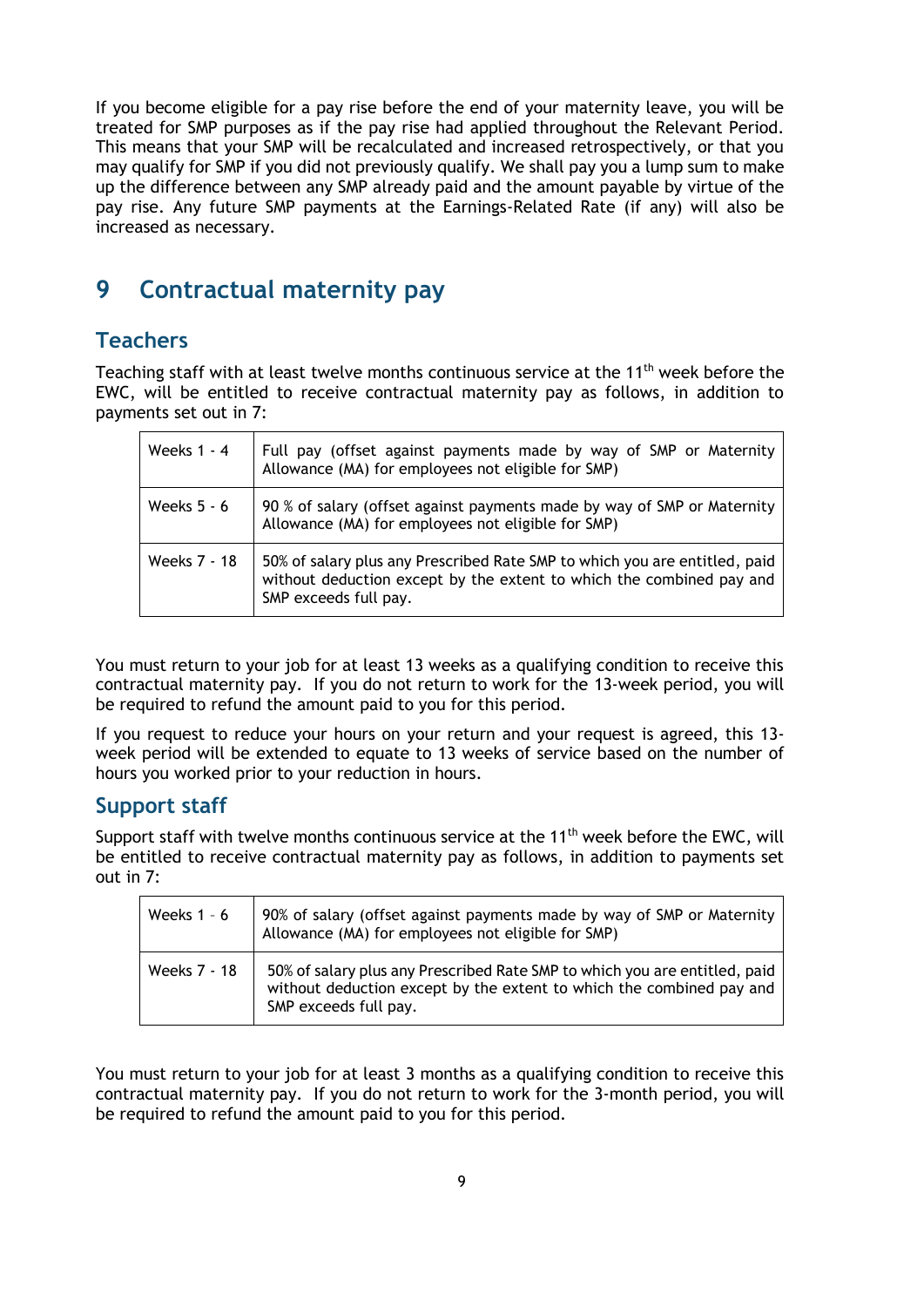If you request to reduce your hours on your return and your request is agreed, this 3-month period will be extended to equate to 3 months of service based on the number of hours you worked prior to your reduction in hours.

#### <span id="page-9-0"></span>**10 Terms and conditions during OML and AML**

All the terms and conditions of your employment remain in force during OML and AML, except for the terms relating to pay. In particular:

- a. Benefits in kind such as life insurance and health insurance shall continue;
- b. Annual leave entitlement under your contract shall continue to accrue where applicable (see paragraph 10, Annual leave); and
- c. Pension benefits shall continue (see paragraph 11, Pensions).

#### <span id="page-9-1"></span>**11 Annual leave**

All staff continue to accrue annual leave during maternity leave at the rate provided under your contract of employment.

#### **Teachers**

The salary calculation for teaching staff includes proportionate annual leave entitlement and there is no entitlement to annual leave except during school closure periods.

Your accrued annual leave entitlement will be offset by any period of school closure that occurs in the leave year before and after your maternity leave. Usually, there will be sufficient time within the school closure periods to accommodate the outstanding annual leave entitlement that you have accrued during the maternity leave period. However, on the rare occasions that there are insufficient school closure periods to accommodate your outstanding annual leave entitlement, you will be entitled to take any remaining leave during term time at a time mutually agreed with your Head Teacher.

#### **Support staff – term time only/term time plus**

The salary calculation for support staff contracted to work term time only or term time plus additional working weeks, includes proportionate annual leave entitlement and there is no entitlement to annual leave except during school closure periods.

Your accrued annual leave entitlement will be offset by any period of school closure that occurs in the leave year before and after your maternity leave. Usually, there will be sufficient time within the school closure periods to accommodate the outstanding annual leave entitlement that you have accrued during the maternity leave period. However, on the rare occasions that there are insufficient school closure periods to accommodate your outstanding annual leave entitlement, you will be entitled to take any remaining leave during term time at a time mutually agreed with your Head Teacher.

#### **Support staff – full working year**

Annual leave cannot usually be carried over from one holiday year to the next. If the holiday year is due to end during your maternity leave, you should ensure that you have taken the full year's entitlement before starting your maternity leave. Our holiday year runs from 1 April to 31 March.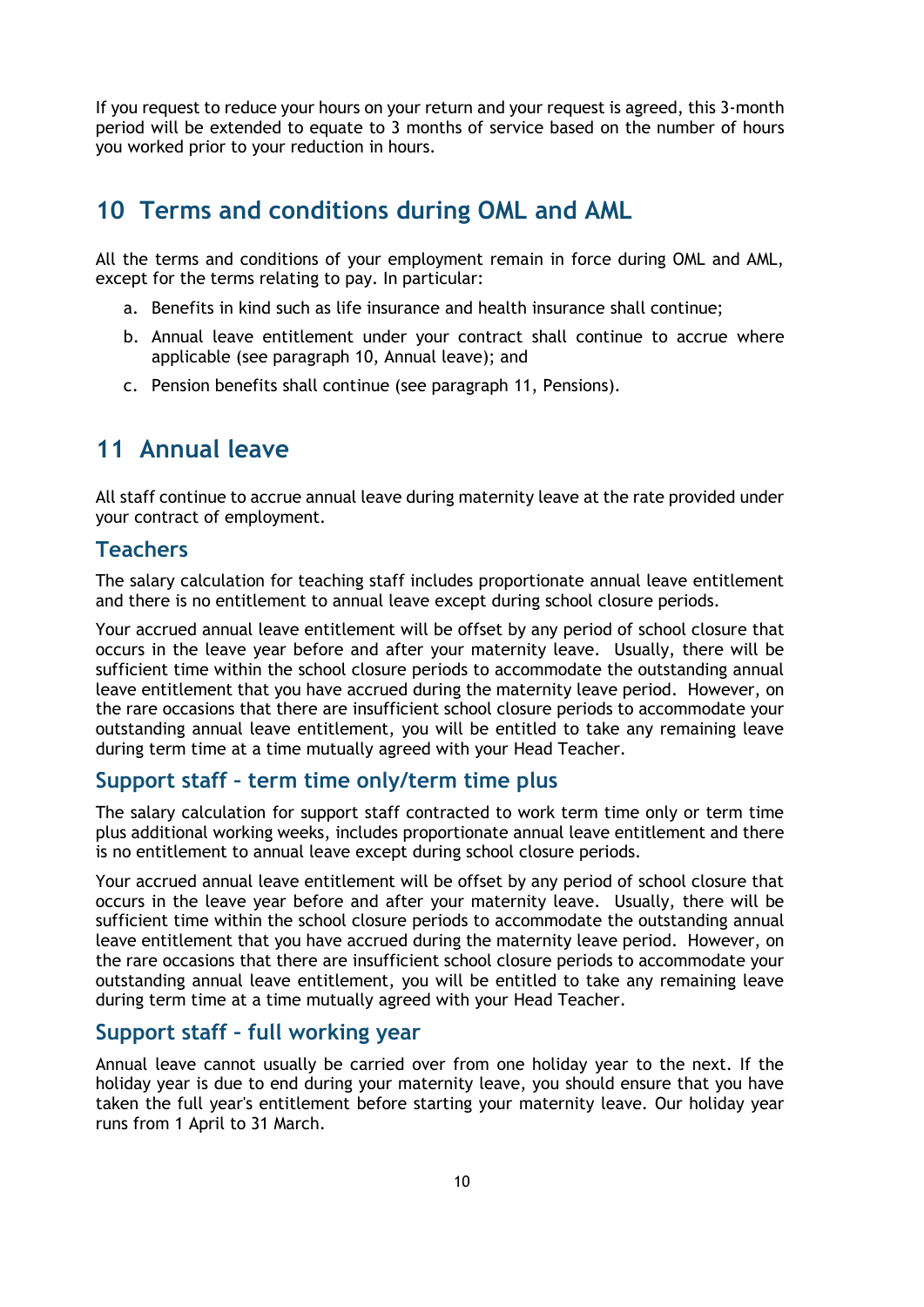#### <span id="page-10-0"></span>**12 Pensions**

During OML and any further period of paid maternity leave we shall continue to make any employer pension contributions that we usually make, based on the pay you are receiving whilst absent. If you wish to increase your contributions to make up any shortfall from those based on your normal salary then please contact the Pensions Administrator directly. For teaching staff this will be Teachers' Pensions on 0845 6066166 and for support staff, this will be the Leicestershire Local Government Pension Scheme on 0116 305 7886.

During any period of unpaid maternity leave, we shall not make any employer pension contributions and the period shall not count as pensionable service. If you are a member of support staff, you may if you wish make up any contributions for the unpaid period. If you choose not to, you will not build up any membership for this period, and this will affect your pension benefits. If you are a member of teaching staff, you do not have the option of paying contributions during any period of unpaid maternity leave, but you can purchase additional pension on top of your normal contributions in multiples of £250 up to a maximum set by Teachers' Pensions.

## <span id="page-10-1"></span>**13 Keeping in touch**

We may make reasonable contact with you from time to time during your maternity leave.

You may work (including attending training) for up to ten days during ordinary or additional maternity leave without bringing your maternity leave or SMP to an end. These are known as Keeping in Touch (KIT) days. The arrangements, including pay, would be set by agreement with your line manager.

Any work you do as a KIT day, even as little as an hour for example, will be counted as a whole KIT day. They can be taken as single days, consecutive days or in blocks. Once you have used up your ten KIT days, if you do any further work you will lose a week's SMP for the week in which you have done that work.

KIT days are by agreement. You are not obliged to undertake any such work during maternity leave. Equally we may refuse a request from you for you to work a KIT day.

Shortly before you are due to return to work, we may invite you to have a discussion (whether in person or by telephone) about the arrangements for your return. This could be one of your KIT days. This may cover:

Updating you on any changes that have occurred during your absence;

- a. Any training needs you might have; and
- b. Any changes to working arrangements (for example if you have made a request to work part-time)

#### <span id="page-10-2"></span>**14 Expected return date**

Once you have notified us in writing of your Intended Start Date, we shall send you a letter within 28 days to inform you of your Expected Return Date. If your start date has been changed (either because you gave us notice to change it, or because maternity leave started early due to illness or premature childbirth) we shall write to you within 28 days of the start of maternity leave with a revised Expected Return Date.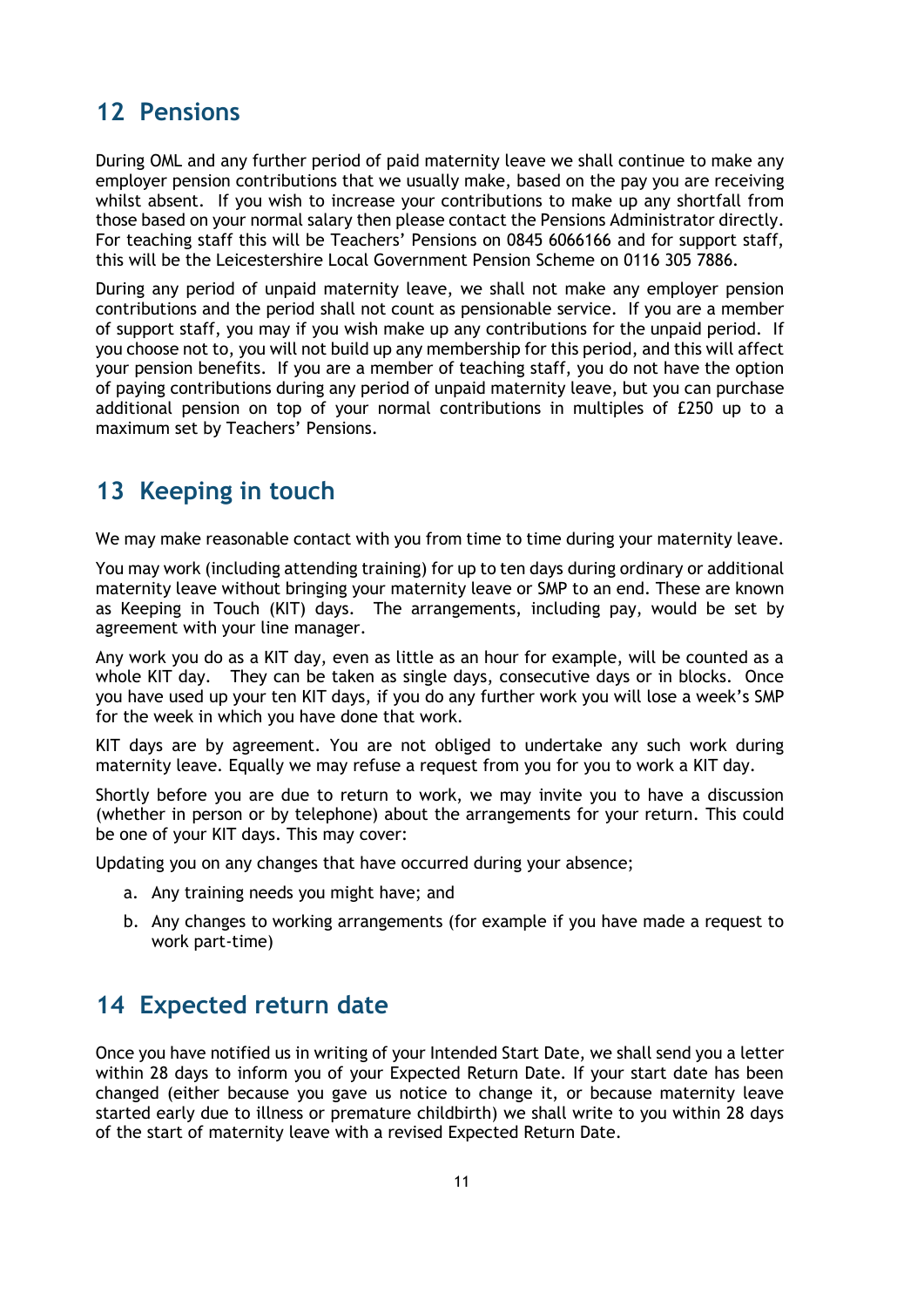We will expect you back at work on your Expected Return Date unless you tell us otherwise. It will help us if, during your maternity leave, you are able to confirm that you will be returning to work as expected.

#### <span id="page-11-0"></span>**15 Returning early**

If you wish to return to work earlier than the Expected Return Date, you must give us 21 days prior notice in writing. If not enough notice is given, we may postpone your return date until eight weeks after you gave notice, or to the Expected Return Date if sooner.

#### <span id="page-11-1"></span>**16 Returning late**

If you wish to return later than the Expected Return Date, you may request unpaid parental leave in accordance with section E, 'Parental Leave', giving us as much notice as possible but not less than [21 days].

Alternatively, staff who have annual leave entitlement remaining (where applicable) may request paid annual leave in accordance with your contract, which will be at our discretion.

If you are unable to return to work due to sickness or injury, this will be treated as sickness absence and our Sickness Absence Policy will apply.

In any other case, late return will be treated as unauthorised absence.

#### <span id="page-11-2"></span>**17 Deciding not to return**

If you do not intend to return to work, or are unsure, it is helpful if you discuss this with us as early as possible. If you decide not to return you should give notice of resignation in accordance with your contract. The amount of maternity leave left to run when you give notice must be at least equal to your contractual notice period; otherwise we may require you to return to work for the remainder of the notice period.

Once you have given notice that you will not be returning to work, you cannot change your mind without our agreement.

This does not affect your right to receive SMP.

#### <span id="page-11-3"></span>**18 Your rights when you return**

You are normally entitled to return to work in the same position as you held before commencing leave. Your terms of employment shall be the same as they would have been had you not been absent.

However, if you have taken any period of AML or more than four weeks' parental leave, and it is not reasonably practicable for us to allow you to return into the same position; we may give you another suitable and appropriate job on terms and conditions that are not less favourable.

#### <span id="page-11-4"></span>**19 Requests to change your working pattern**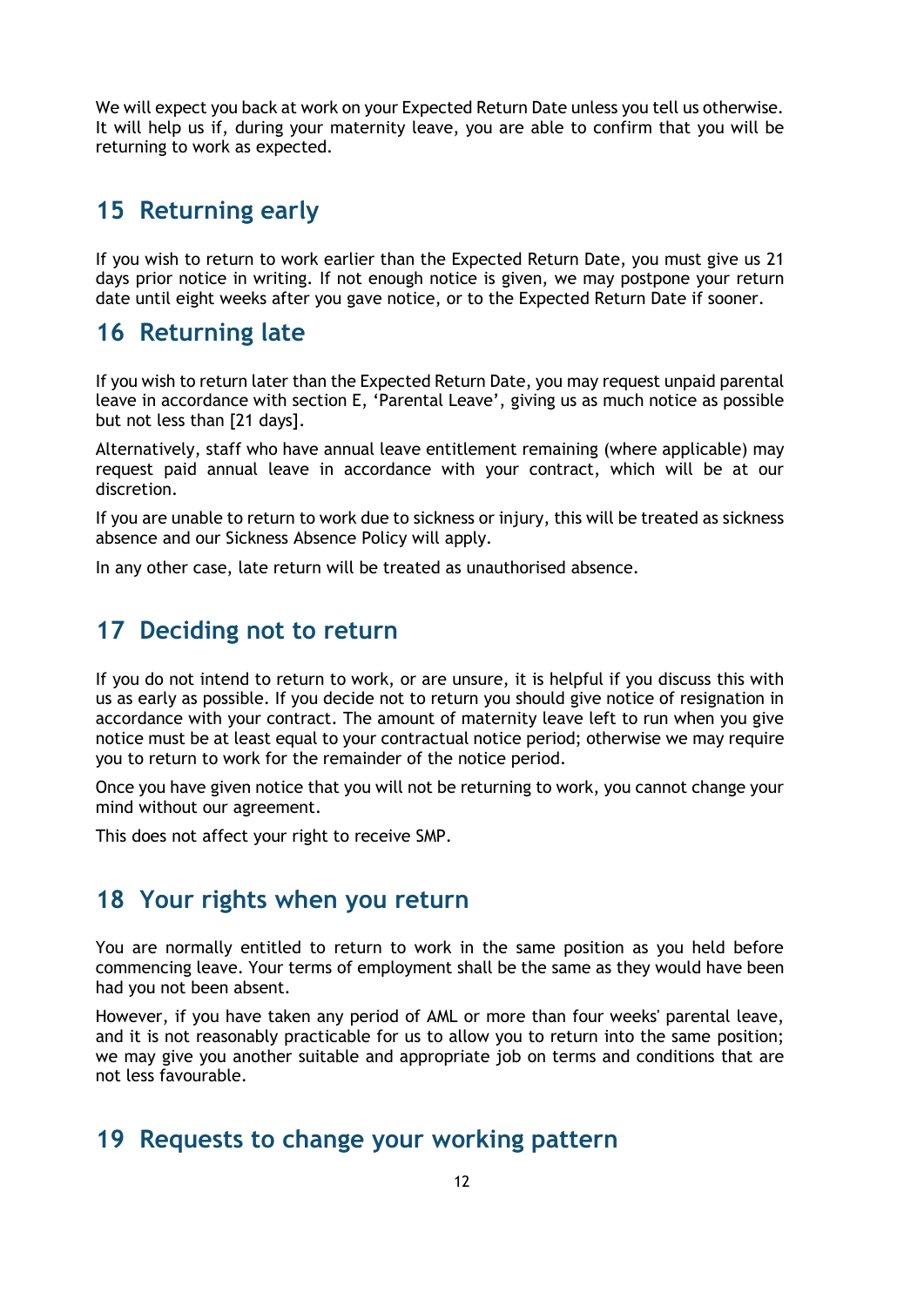We will deal with any requests by employees to change their working patterns (such as working part-time) after maternity leave on a case-by-case basis. There is no right to insist on working part-time, but you do have a statutory right to request flexible working. We will consider your request in accordance with the provisions of this statutory right, bearing in mind the needs of our organisation. It is helpful if requests are made as early as possible. The procedure for dealing with such requests is set out in our Flexible Working Policy.

## <span id="page-12-0"></span>**20 Shared parental leave**

If your EWC is on or after 5 April 2015 you may choose to end your maternity leave and take shared parental leave. See section F for further details.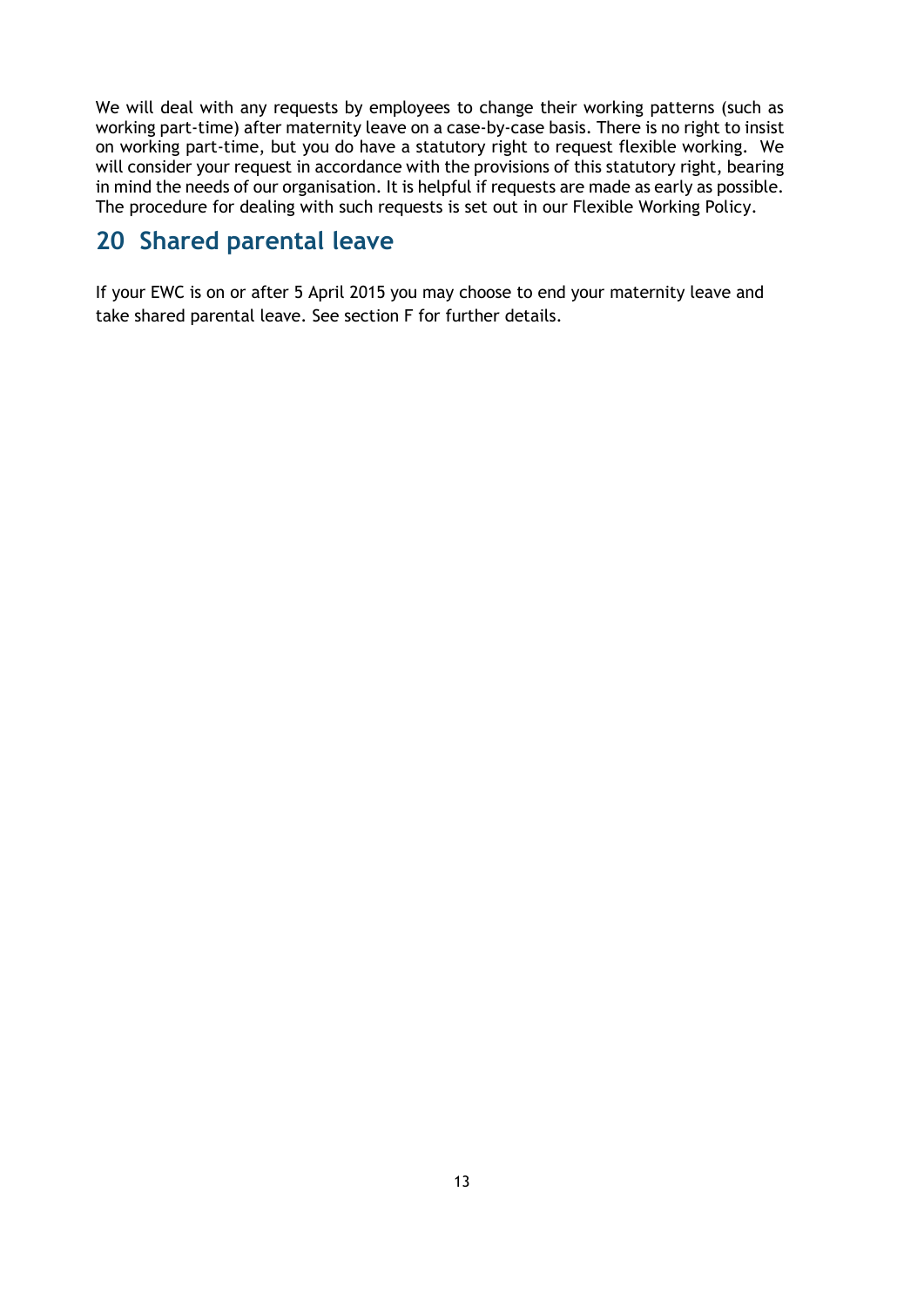## <span id="page-13-0"></span>**Section C: Paternity leave and pay**

#### <span id="page-13-1"></span>**1 Introduction**

This section sets out employees' entitlement to accompany a pregnant woman to appointments to receive ante-natal care, paternity leave and pay.

#### <span id="page-13-2"></span>**2 Time off to accompany for antenatal care**

Employees are entitled to take unpaid time off during your working hours to accompany a pregnant woman to up to two appointments to receive antenatal care, lasting no more than 6 and a half hours each, if you:

- 1. Are the biological father of the child; or
- 2. Are the spouse or civil partner of the child's mother;
- 3. Live with the child's mother in an enduring family relationship and are not a relative; or
- 4. Are to be treated as a parent of an expected child by fertility treatment (under the assisted reproduction provisions of the Human Fertilisation and Embryology Act (HEFA) 2008); or
- 5. Are a potential applicant for a parental order where a child has been conceived using the sperm or egg of your spouse, civil partner or partner and has been carried by a surrogate mother (under the HEFA 2008).

Agency workers who have completed their 12 week qualifying period in the same role, with no breaks during or between assignments and who meet the criteria at 2.1 have the same right to accompany.

The appointments may include any relaxation or parenting classes but must have been made on the advice of the pregnant woman's doctor, midwife or health visitor.

If you are eligible and wish to take time off for this purpose, you must provide us with a signed written statement confirming:

- a. That you have a qualifying relationship with a pregnant woman or her expected child
- b. That you wish to take time off to accompany the pregnant woman to an appointment to receive antenatal care which has been made on the advice of their doctor, midwife or health visitor
- c. The date and time of the appointment

You should try to give us as much notice as possible of the appointment and wherever possible, try to arrange them as near to the start or end of the working day.

## <span id="page-13-3"></span>**3 Entitlement to paternity leave**

Certain employees can take paternity leave in relation to the birth or adoption of a child. Both men and women can request paternity leave. However, in adoption cases paternity leave is not available to an employee who also decides to take adoption leave. Further details of adoption leave are set out in section D, Adoption Leave and Pay.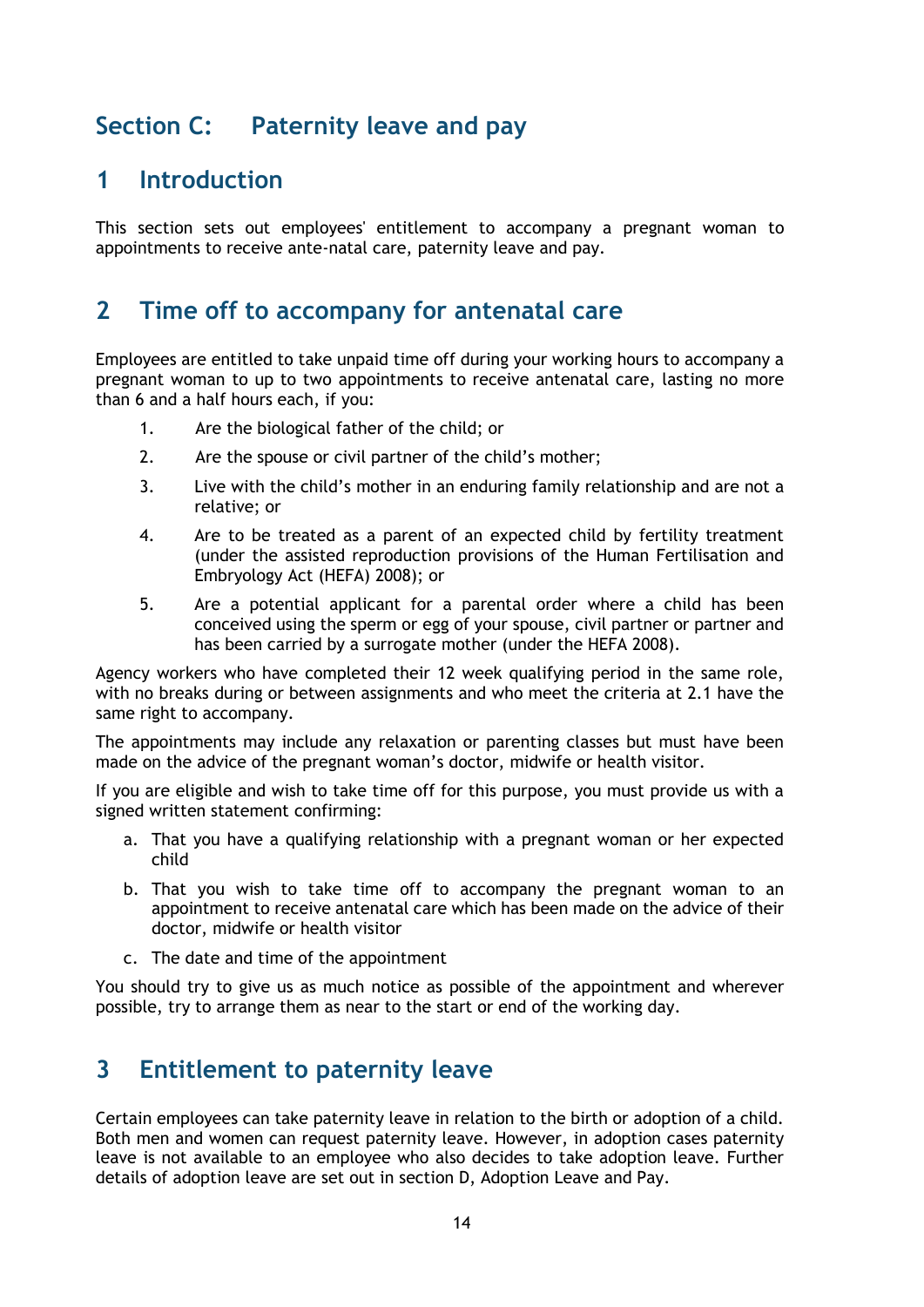## <span id="page-14-0"></span>**4 Maternity support leave – timing and eligibility**

Maternity support leave is up to one week with full pay and must be taken as one period at a time mutually agreed by you and your Head Teacher.

Maternity support leave can be taken from the date of the child's birth or adoption placement, but must end:

- a. In birth cases, within 56 days' of the child's birth, or if they were born before the first day of the Expected week of Childbirth, within 56 days' of the first day of the Expected Week of Childbirth.
- b. In adoption cases, within 56 days' of the child's placement.

You may combine maternity support leave with up to one additional week of ordinary paternity leave (if eligible) to give a total of two weeks' paternity leave, but these must be taken as consecutive weeks.

Maternity support leave is only available if you are a member of support staff who is covered by the National Joint Council (NJC) Conditions of Service and you are either:

- a. The child's father
- b. The partner or nominated carer of an expectant mother at or around the time of birth. A nominated carer is the person nominated by the mother to assist in the care of the child and to provide support to the mother at or around the time of birth.

Maternity support leave is available to both men and women. Teachers are not eligible for maternity support leave.

## <span id="page-14-1"></span>**5 Ordinary paternity leave – timing and eligibility**

OPL must be taken as a period of either one week or two consecutive weeks. It cannot be taken in instalments.

OPL can be taken from the date of the child's birth or adoption placement, but must end:

- a. In birth cases, within 56 days' of the child's birth, or if they were born before the first day of the Expected week of Childbirth, within 56 days' of the first day of the Expected Week of Childbirth.
- b. In adoption cases, within 56 days' of the child's placement.

You are entitled to ordinary paternity leave **(**OPL**)** if you meet all the following conditions:

You have been continuously employed by us for at least 26 weeks' ending with:

- 1 In birth cases, the 15th week before the Expected Week of Childbirth.
- 2 In adoption cases, the week in which you or your partner are notified by an adoption agency that you/they have been matched with a child.

You:

- a. Are the biological father of the child;
- b. Have been matched with a child by an adoption agency;
- c. Are the spouse, civil partner or partner of the child's mother; or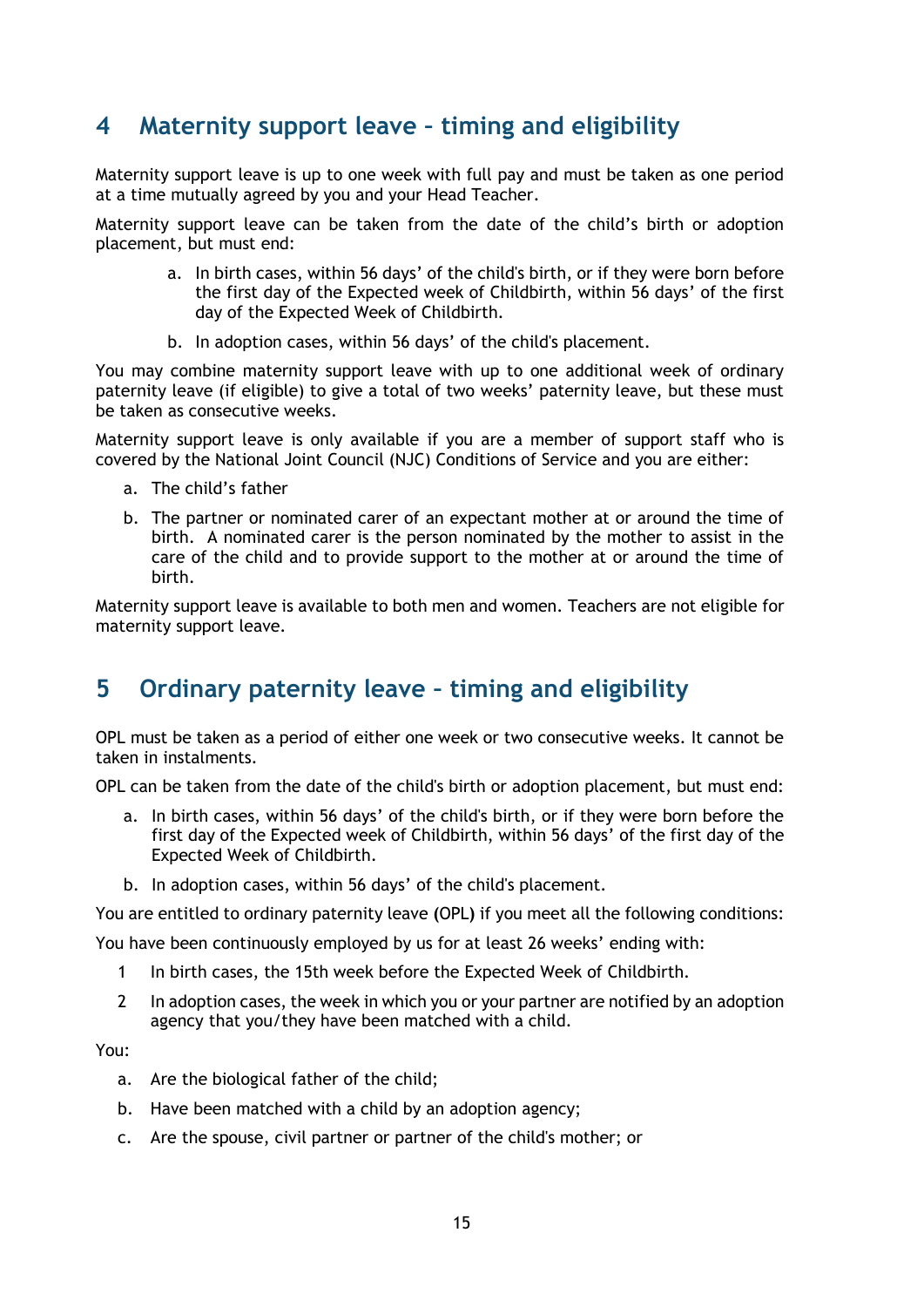d. Are the spouse, civil partner or partner of someone who has been matched with a child by an adoption agency.

You

- a. Expect to have main responsibility (with the child's mother, co-adopter or adopter) for the child's upbringing; or
- b. Are the child's biological father and you expecting to have some responsibility for the child's upbringing.
- c. Are taking leave for the purpose of caring for the child, or supporting the child's mother, adopter or co-adopter in caring for the child.

## **6 Notification of maternity support leave or OPL**

If you are eligible and wish to take OPL or maternity support leave in relation to a child's birth or the adoption of a child, you must give us notice in writing of your intention to do so by the end of the Qualifying Week, or if this is not possible, as soon as you can.

You must confirm:

- a. The Expected Week of Childbirth, or the date on which you and your partner were notified of having been matched with the child, together with the Expected Placement Date;
- b. Whether you intend to take one week's leave or two consecutive weeks' leave;
- c. Whether this will be OPL, maternity support leave or a combination of OPL and maternity support leave
- d. When you would like to start your leave. You can state that your leave will start on:
	- i. The day of the child's birth or the day on which the child is placed with you or the adopter
	- ii. A day which is a specified number of days after the child's birth or placement; or
	- iii. A specific date later than the first date of the Expected Week of Childbirth or the Expected Placement Date

We may require a signed declaration from you that you are taking OPL or maternity support leave to care for the child or to support the child's mother or your partner in caring for the child.

## <span id="page-15-0"></span>**7 Changing the dates of OPL**

Where you are to take OPL in respect of a child's birth or adoption, you can give us written notice to vary the start date of your leave from that which you originally specified in the notice given under paragraph 9. This notice should be given:

a. Where you wish to vary your leave to start on the day of the child's birth/placement, at least 28 days' before the first day of the Expected Week of Childbirth/Expected Placement Date.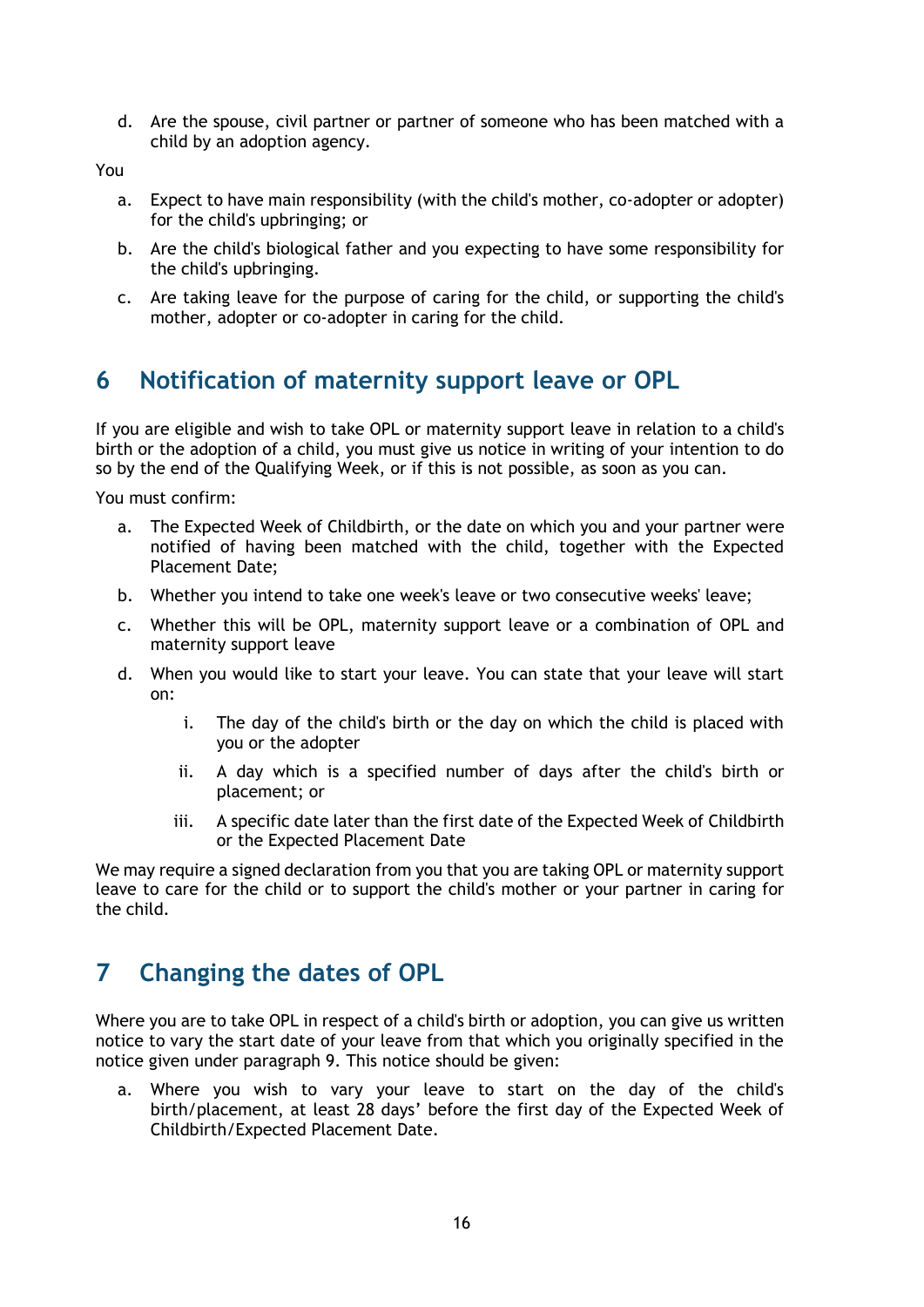- b. Where you wish to vary your leave to start a specified number of days after the child's birth/placement, at least 28 days' (minus the specified number of days) before the first day of the Expected Week of Childbirth/Expected Placement Date.
- c. Where you wish to vary your leave to start on a specific date (or a different date from that you originally specified), at least 28 days' before that date.

#### <span id="page-16-0"></span>**8 Statutory paternity pay**

If you take OPL in accordance with this policy, you will be entitled to ordinary statutory paternity pay (OSPP) if, during the Relevant Period, your average weekly earnings are not less than the lower earnings limit set by the government.

OSPP is paid at a prescribed rate which is set by the government for the relevant tax year, or at 90% of your average weekly earnings calculated over the Relevant Period if this is lower. For details of the current prescribed rate, please visit [www.gov.uk/paternity-pay](http://www.gov.uk/paternity-pay-leave)[leave](http://www.gov.uk/paternity-pay-leave) or contact the office.

## <span id="page-16-1"></span>**9 Terms and conditions during maternity support leave, OPL**

All the terms and conditions of your employment remain in force, except for the terms relating to pay during OPL. In particular:

- a. Benefits in kind such as life insurance and health insurance shall continue;
- b. Annual leave entitlement under your contract shall continue to accrue where applicable (see paragraph 11, Annual leave); and
- c. Pension benefits shall continue (see paragraph 12, Pensions).

## <span id="page-16-2"></span>**10 Annual leave**

All staff continue to accrue annual leave during paternity leave at the rate provided under your contract of employment.

#### **Teachers**

The salary calculation for teaching staff includes proportionate annual leave entitlement and there is no entitlement to annual leave except during school closure periods.

Your accrued annual leave entitlement will be offset by any period of school closure that occurs in the leave year before and after your paternity leave. Usually, there will be sufficient time within the school closure periods to accommodate the outstanding annual leave entitlement that you have accrued during the paternity leave period. However, on the rare occasions that there are insufficient school closure periods to accommodate your outstanding annual leave entitlement; you will be entitled to take any remaining leave during term time at a time mutually agreed with your Head Teacher.

#### **Support staff – term time only/term time plus**

The salary calculation for support staff contracted to work term time only or term time plus additional working weeks, includes proportionate annual leave entitlement and there is no entitlement to annual leave except during school closure periods.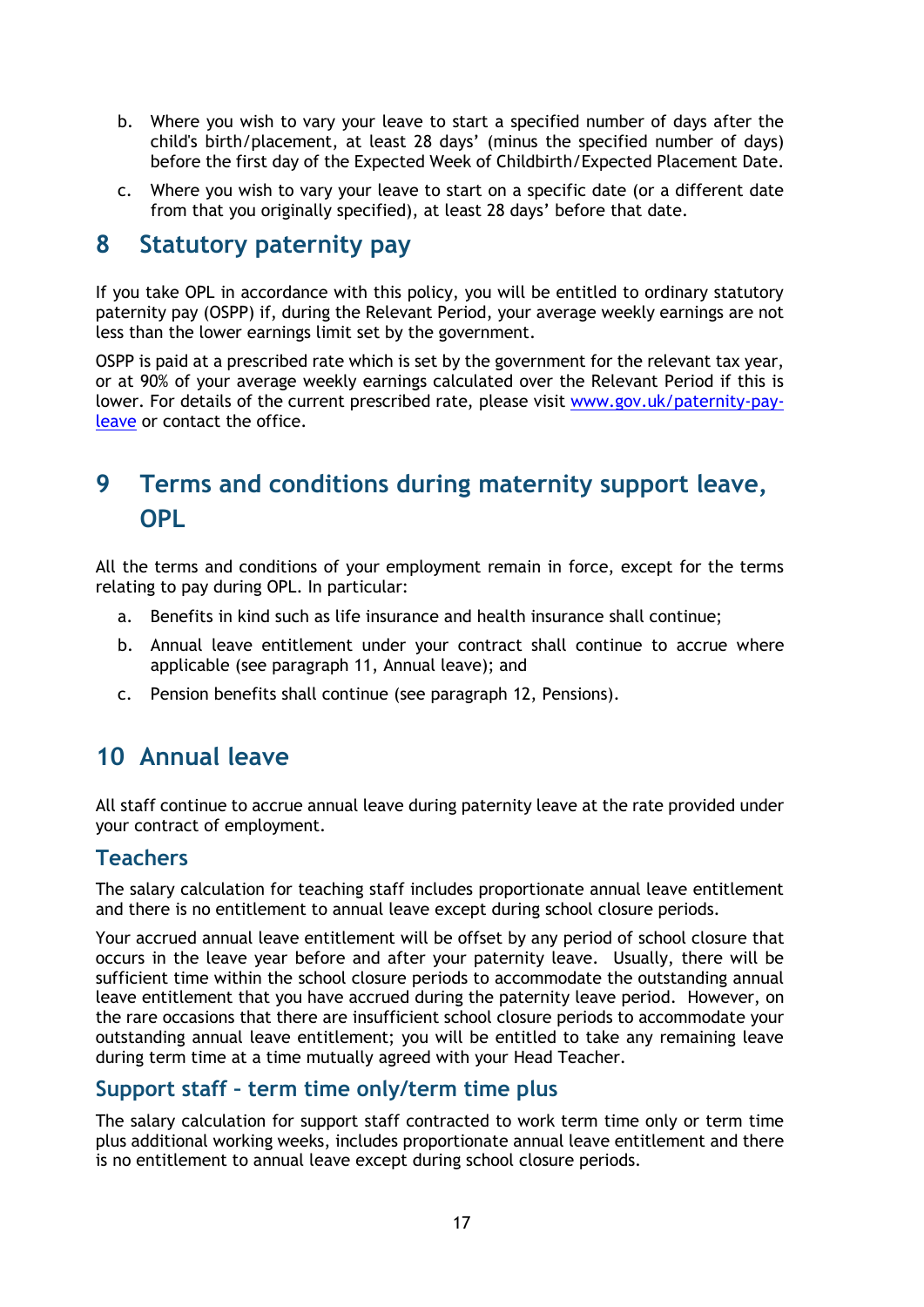Your accrued annual leave entitlement will be offset by any period of school closure that occurs in the leave year before and after your paternity leave. Usually, there will be sufficient time within the school closure periods to accommodate the outstanding annual leave entitlement that you have accrued during the paternity leave period. However, on the rare occasions that there are insufficient school closure periods to accommodate your outstanding annual leave entitlement; you will be entitled to take any remaining leave during term time at a time mutually agreed with your Head Teacher.

#### **Support staff – full working year**

Annual leave cannot usually be carried over from one holiday year to the next. If the holiday year is due to end during your paternity leave, you should ensure that you have taken the full year's entitlement before starting your paternity leave.

Our holiday year runs from 1 April to 31 March

#### <span id="page-17-0"></span>**11 Pensions**

During any period of paid paternity leave we shall continue to make any employer pension contributions that we usually make, based on the pay you are receiving whilst absent. If you wish to increase your contributions to make up any shortfall from those based on your normal salary then please contact the Pensions Administrator directly. For teaching staff this will be Teachers' Pensions on 0845 6066166 and for support staff, this will be Leicestershire Local Government Pension Scheme on 01163057886.

During any period of unpaid paternity leave, we shall not make any employer pension contributions and the period shall not count as pensionable service. If you are a member of support staff, you may if you wish make up any contributions for the unpaid period. If you choose not to, you will not build up any membership for this period, and this will affect your pension benefits. If you are a member of teaching staff, you do not have the option of paying contributions during any period of unpaid paternity leave, but you can purchase additional pension on top of your normal contributions in multiples of £250 up to a maximum set by Teachers' Pensions.

#### <span id="page-17-1"></span>**12 Returning to work**

You are normally entitled to return to work following maternity support leave, or OPL to the same position you held before commencing leave. Your terms of employment will be the same as they would have been had you not been absent.

However, if you have combined your OPL with a period of:

- a. Additional maternity leave;
- b. Additional adoption leave; or
- c. Parental leave of more than four weeks,

and it is not reasonably practicable for you to return to the same job, we will offer you a suitable and appropriate alternative position.

#### <span id="page-17-2"></span>**13 Requests to change your working pattern**

We will deal with any requests by employees to change their working patterns (such as working part-time) after paternity leave on a case-by-case basis, in accordance with our Flexible Working Policy. We will try to accommodate your wishes unless there is a justifiable reason for refusal, bearing in mind the needs of the business. It is helpful if requests are made as early as possible.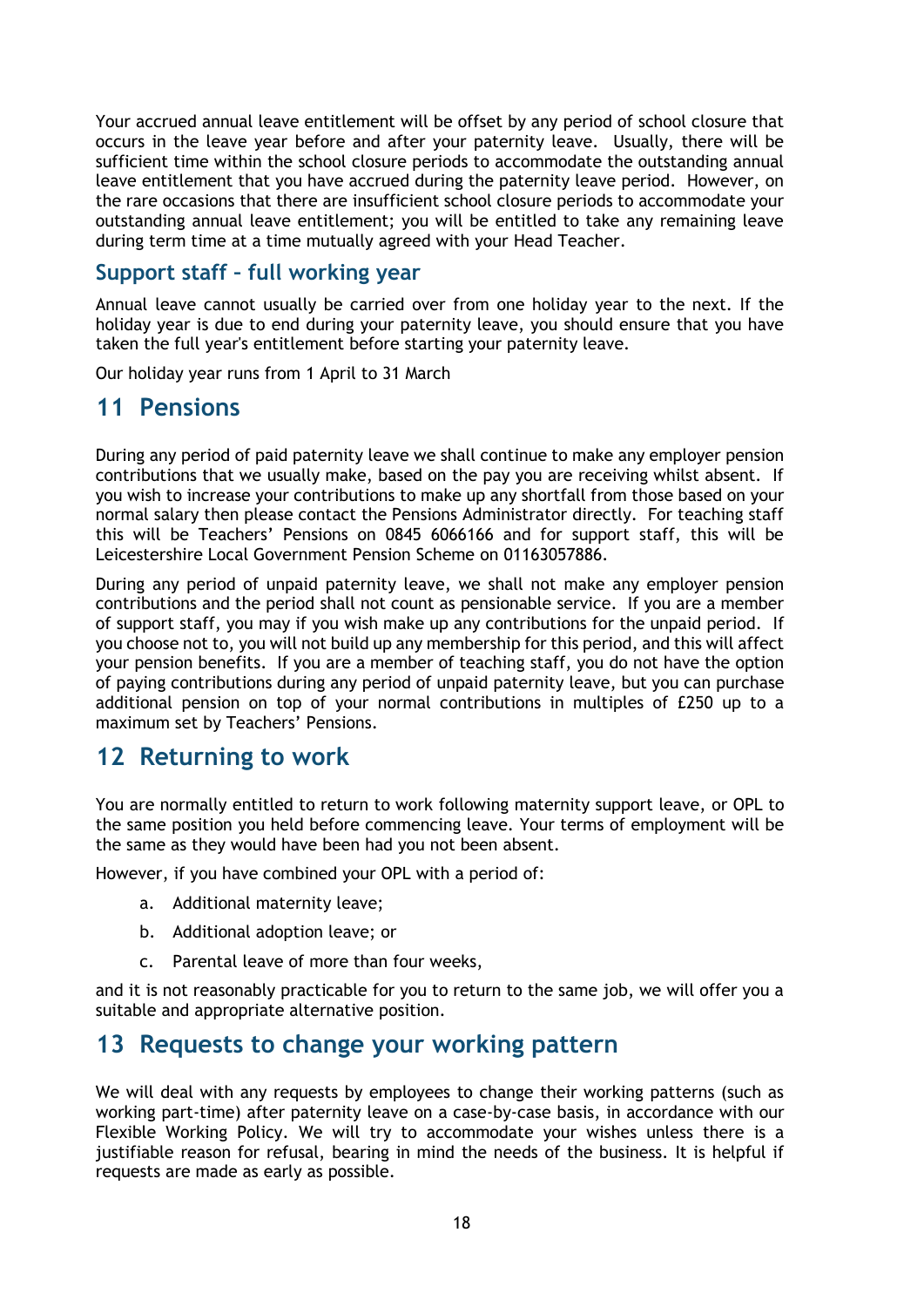## <span id="page-18-0"></span>**14 Deciding not to return**

If you do not intend to return to work or are unsure, it is helpful if you discuss this with us as early as possible. If you decide not to return you should submit your resignation in accordance with your contract. Once you have done so you will be unable to change your mind without our agreement. This does not affect your right to receive SPP.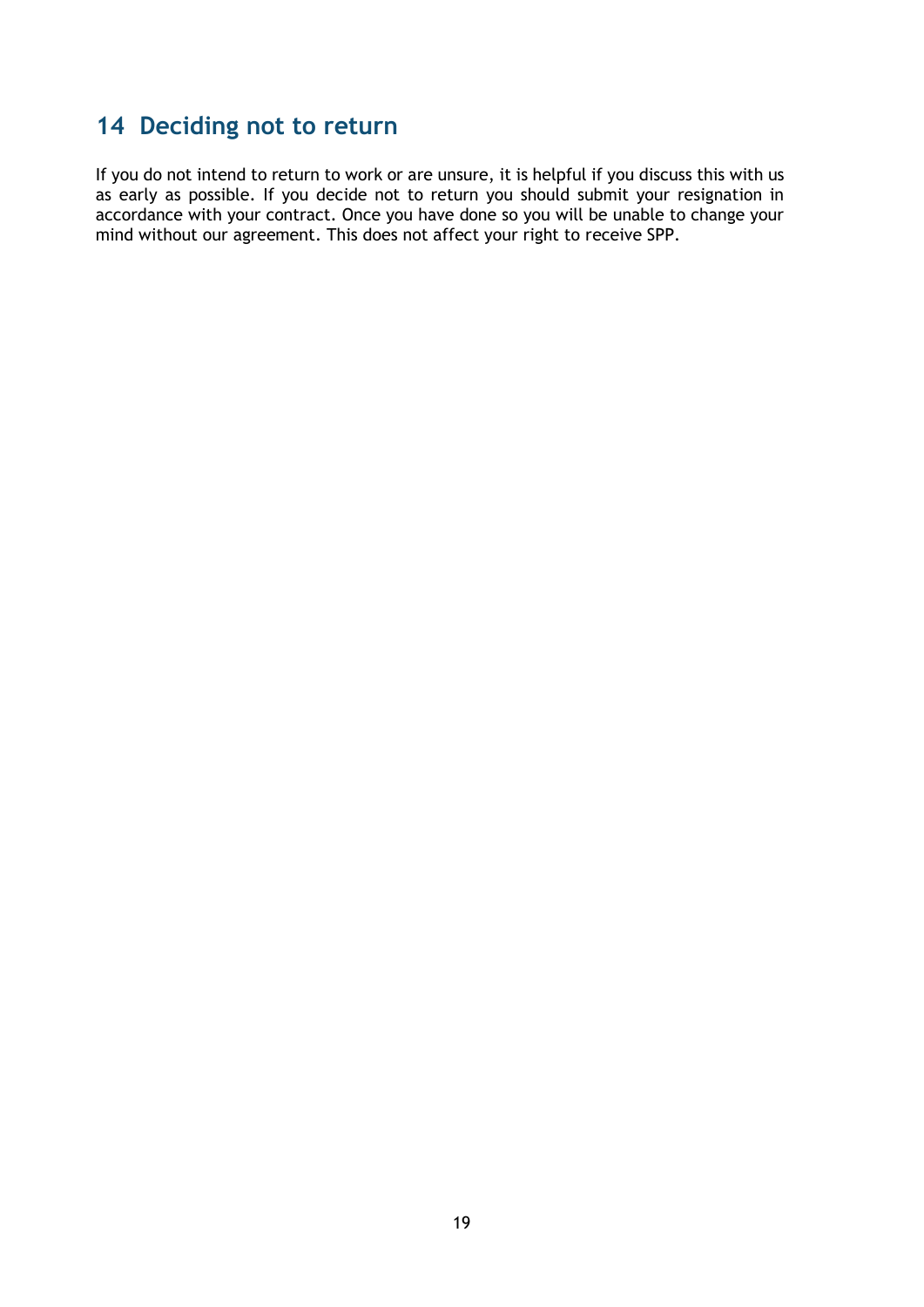## <span id="page-19-1"></span><span id="page-19-0"></span>**Section D: Adoption leave and pay**

## **1 Introduction**

This section outlines the statutory rights and responsibilities of employees who adopt.

#### <span id="page-19-2"></span>**2 Entitlement to adoption leave**

Adoption leave is only available if you are adopting through a UK or overseas adoption agency (for overseas adoptions see paragraph 4). It is not available if there is no agency involved, for example, if you are formally adopting a stepchild or other relative.

You are entitled to adoption leave if you meet all the following conditions:

- a. An adoption agency has given you written notice that it has matched you with a child for adoption and tells you the Expected Placement Date.
- b. You have notified the agency that you agree to the child being placed with you on the Expected Placement Date.
- c. You have been continuously employed by us for at least 26 weeks' ending with the Qualifying Week.
- d. Your spouse or partner will not be taking adoption leave with their employer (although they may be entitled to take paternity leave).

## <span id="page-19-3"></span>**3 Time off for adoption appointments**

From 5 April 2015 you are entitled to take time off during your working hours to attend adoption appointments that take place after an adoption agency has notified you that a child is, or is expected to be placed with you, for adoption. These appointments must be made by an adoption agency:

- a. So that you can have contact with that child; or
- b. For any other purpose connected with that adoption.

Agency workers who have completed their 12 week qualifying period in the same role, with no breaks during or between assignments and who meet the criteria at 3.1 have the same right to attend.

You are entitled to paid time off to attend up to five appointments, lasting no more than 6 and a half hours each during working hours if you are:

- a. Adopting on your own; or
- b. Adopting as part of a couple and have been elected as the main adopter

You will be entitled to unpaid time off to attend up to two appointments, lasting no more than 6 and a half hours each during working hours if you are adopting a child as part of a couple and have not been elected as the main adopter.

If you are eligible and wish to take time off for this purpose, you must provide us with a signed "employee declaration" confirming:

- a. That you wish to take time off to attend an adoption appointment that has been made by or at the request of the adoption agency; and
- b. The date and time of the appointment; and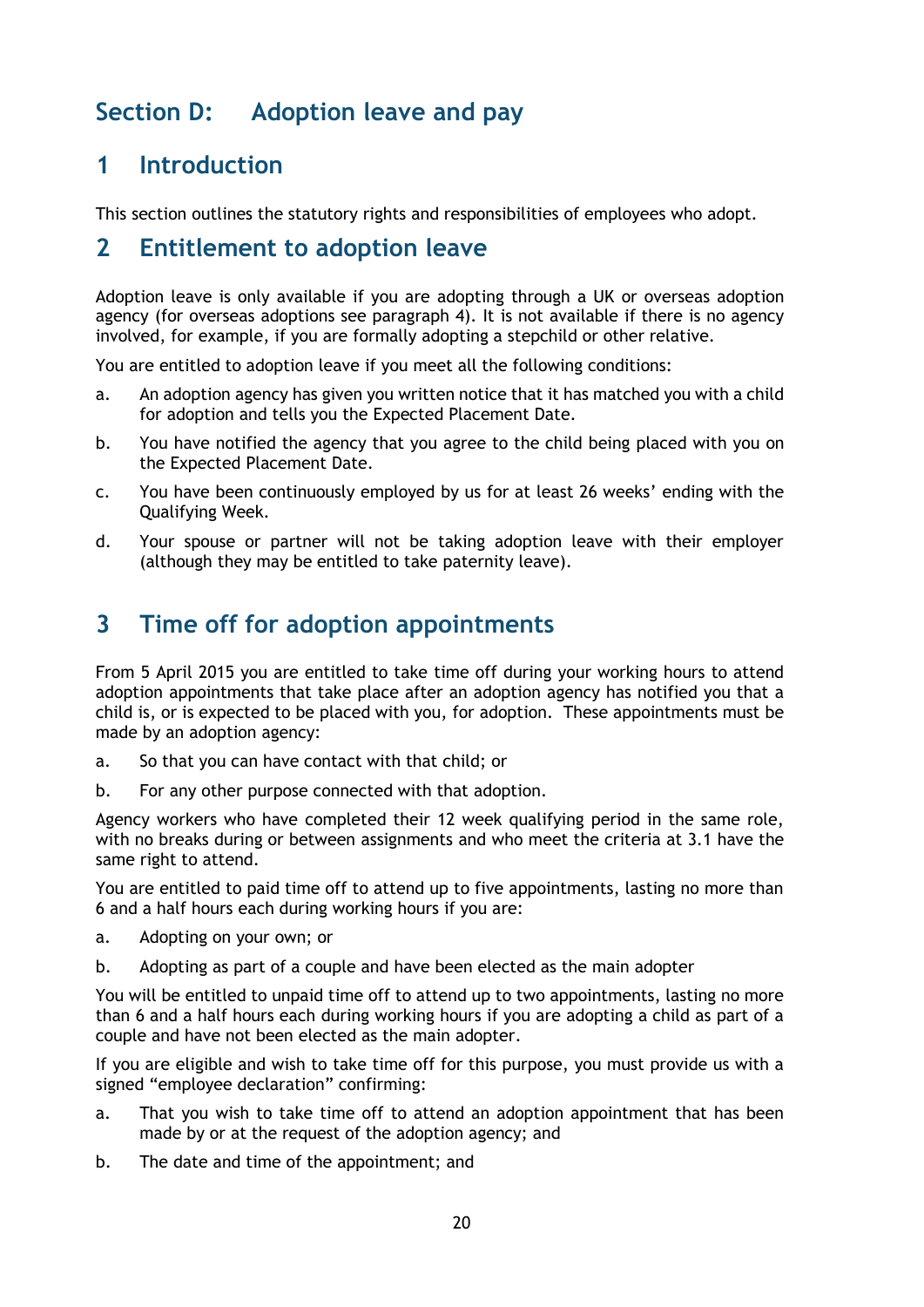c. If you are part of a couple adopting and have been elected as the main adopter, confirmation that you are electing to take paid time off

You should try to give us as much notice as possible of the appointment and wherever possible, try to arrange them as near to the start or end of the working day.

#### <span id="page-20-0"></span>**4 Notification of intention to take leave**

You must give us notice in writing of:

- a. The Expected Placement Date; and
- b. Your intended start date for adoption leave (Intended Start Date) (see paragraph 5).

This notice should be given not more than seven days after the agency notified you in writing that it has matched you with a child.

At least 28 days' before your Intended Start Date (or, if this is not possible, as soon as you can), you must also provide us with:

- a. A Matching Certificate from the adoption agency confirming:
- b. The agency's name and address;
- c. The date you were notified of the match;
- d. The Expected Placement Date; and
- e. Written confirmation that you intend to take statutory adoption leave and not statutory paternity leave.

#### <span id="page-20-1"></span>**5 Overseas adoptions**

If you are adopting a child from overseas, the following will apply:

- a. You must have received notification that the adoption has been approved by the relevant UK authority (Official Notification).
- b. You must give us notice in writing of:
- a. Your intention to take adoption leave;
- b. The date you received Official Notification; and
- c. The date the child is expected to arrive in Great Britain.

This notice should be given as early as possible but in any case within 28 days' of receiving Official Notification (or, if you have less than 26 weeks' employment with us at the date of Official Notification, within 30 weeks' of starting employment).

You must also give us at least 28 days' notice in writing of your Intended Start Date. This can be the date the child arrives in Great Britain or a predetermined date no more than 28 days after the child's arrival in Great Britain.

You must also notify us of the date the child arrives in Great Britain within 28 days of that date.

We may also ask for a copy of the Official Notification and evidence of the date the child arrived in Great Britain.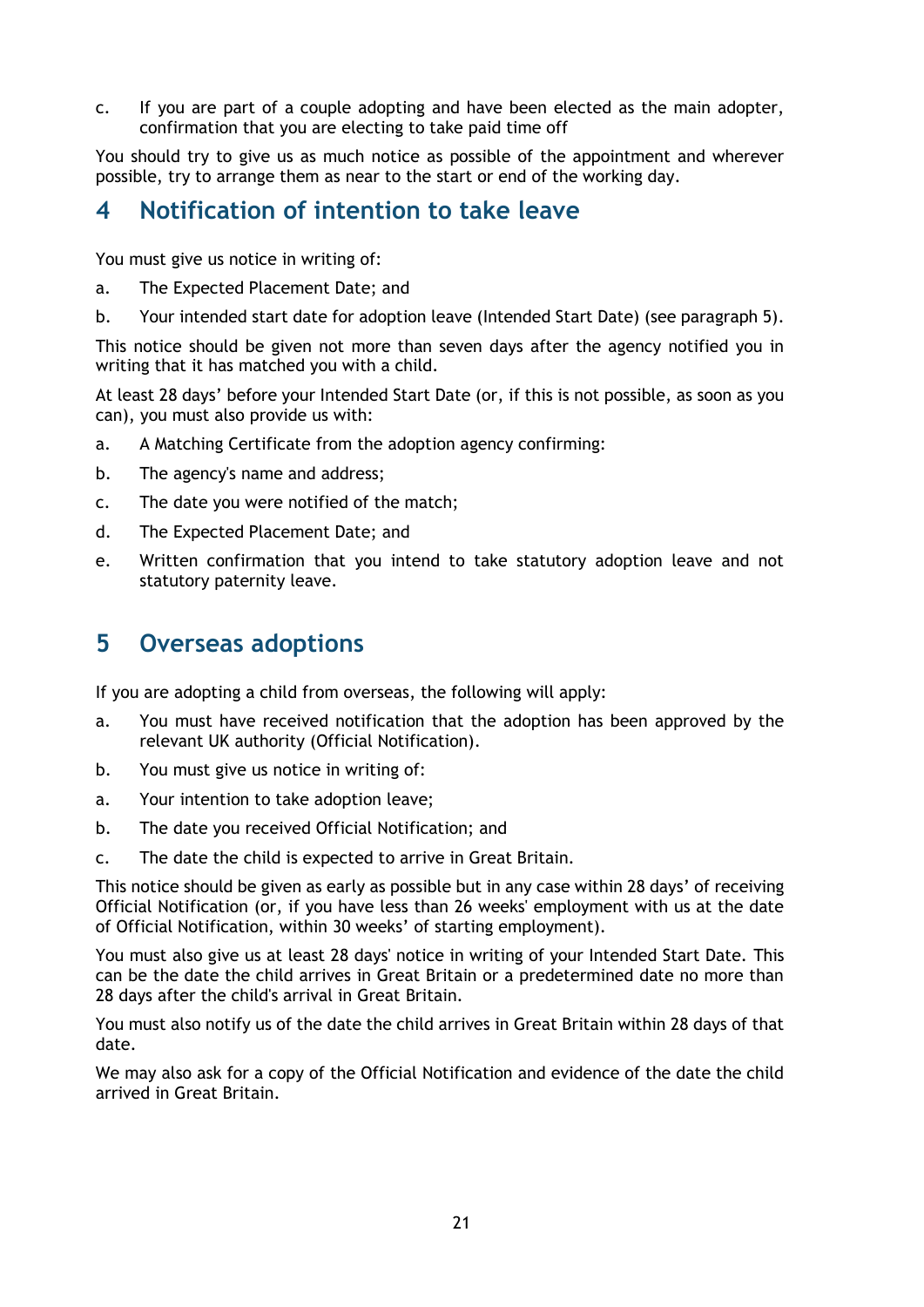## <span id="page-21-0"></span>**6 Starting adoption leave**

OAL may start on a predetermined date no more than 14 days before the Expected Placement Date, or on the date of placement itself, but no later.

You must notify us of your Intended Start Date in accordance with paragraph 3. We will then write to you within 28 days to inform you of the date we will expect you to return to work if you take your full entitlement to adoption leave **(**Expected Return Date**).**

You can postpone your Intended Start Date by informing us in writing at least 28 days before the original date or, if that is not possible, as soon as you can.

You can bring forward your Intended Start Date by informing us in writing at least 28 days before the new start date or, if that is not possible, as soon as you can.

Shortly before your adoption leave starts we will discuss with you the arrangements for covering your work and the opportunities for you to remain in contact, should you wish to do so, during your leave. Unless you request otherwise, you will remain on circulation lists for internal news, job vacancies, training and work-related social events.

## <span id="page-21-1"></span>**7 Statutory Adoption Pay**

Statutory adoption pay (SAP) is payable for up to 39 weeks. It stops being payable if you return to work sooner or if the placement is disrupted. You are entitled to SAP if:

- a. You have been continuously employed for at least 26 weeks at the end of your Qualifying Week and are still employed by us during that week;
- b. Your average weekly earnings during the eight weeks ending with the Qualifying Week (the RELEVANT PERIOD) are not less than the lower earnings limit set by the Government; and
- c. You have given us the relevant notifications under paragraph 3.

SAP is paid at a Prescribed Rate which is set by the Government for the relevant tax year, or at 90% of your average weekly earnings calculated over the Relevant Period if this is lower.

SAP accrues with each complete week of absence but payments shall be made on the next normal payroll date. Income Tax, National Insurance and pension contributions shall be deducted as appropriate.

If you leave employment for any reason (for example, if you resign or are made redundant) you shall still be eligible for SAP if you have already been notified by an agency that you have been matched with a child. In such cases, SAP shall start:

- a. 14 days before the Expected Placement Date; or
- b. The day after your employment ends,
- c. whichever is the later.

If you become eligible for a pay rise before the end of your adoption leave, you will be treated for SAP purposes as if the pay rise had applied throughout the Relevant Period. This means that your SAP will be recalculated and increased retrospectively, or that you may qualify for SAP if you did not previously qualify. We shall pay you a lump sum to make up the difference between any SAP already paid and the amount payable by virtue of the pay rise. Any future SAP payments at the Earnings-Related Rate (if any) will also be increased as necessary.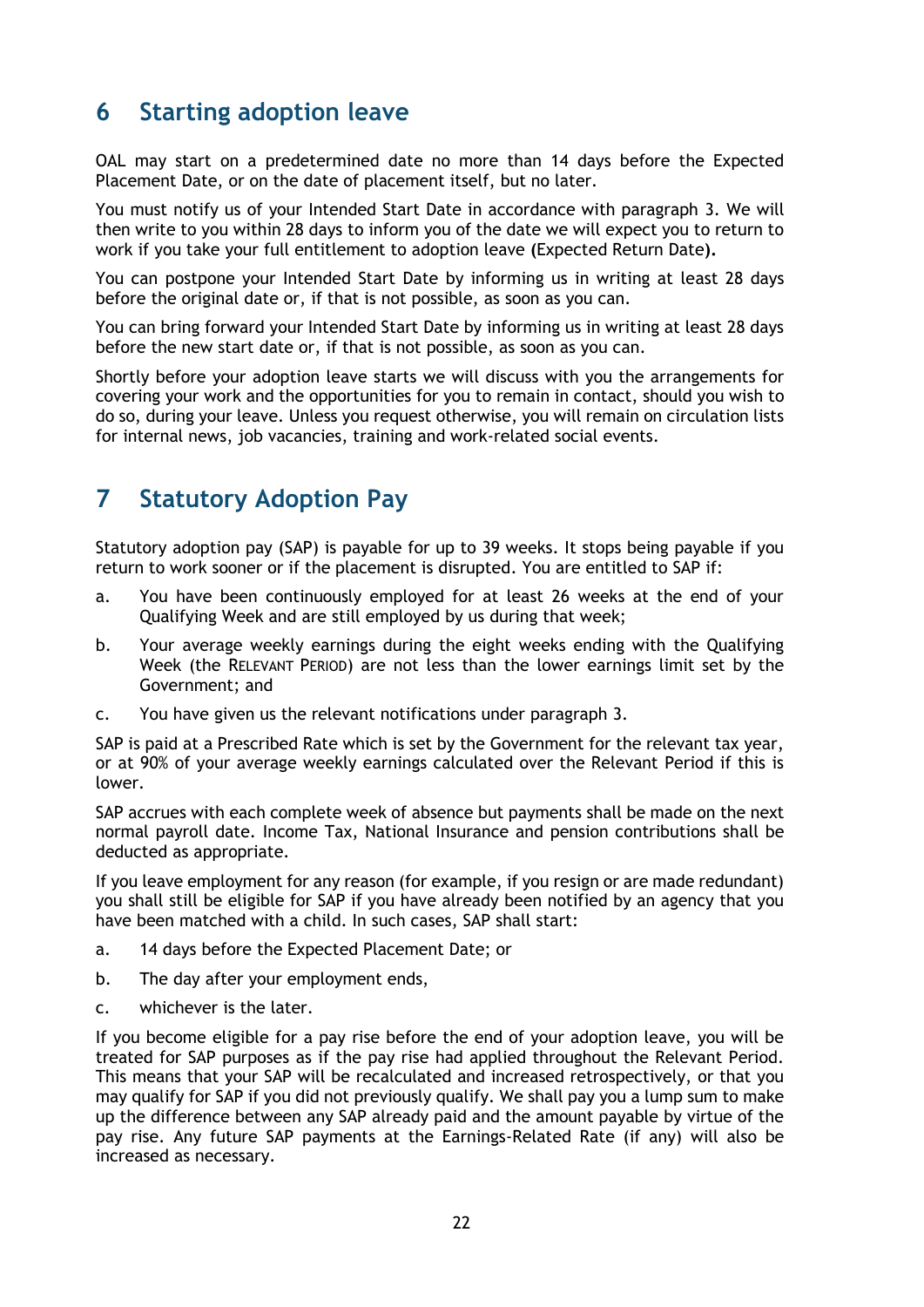## <span id="page-22-0"></span>**8 Terms and conditions during OAL and AAL**

All the terms and conditions of your employment remain in force during OAL and AAL, except for the terms relating to pay. In particular:

- a. Benefits in kind such as life insurance and health insurance shall continue;
- b. Annual leave entitlement under your contract shall continue to accrue where applicable (see paragraph 8, Annual leave); and
- c. Pension benefits shall continue (see paragraph 10, Pensions).

#### <span id="page-22-1"></span>**9 Annual leave**

All staff continue to accrue annual leave during OAL and AAL at the rate provided under your contract of employment.

#### **Teachers**

The salary calculation for teaching staff includes proportionate annual leave entitlement and there is no entitlement to annual leave except during school closure periods.

Your accrued annual leave entitlement will be offset by any period of school closure that occurs in the leave year before and after your adoption leave. Usually, there will be sufficient time within the school closure periods to accommodate the outstanding annual leave entitlement that you have accrued during the adoption leave period. However, on the rare occasions that there are insufficient school closure periods to accommodate your outstanding annual leave entitlement; you will be entitled to take any remaining leave during term time at a time mutually agreed with your Head Teacher.

#### **Support staff – term time only/term time plus**

The salary calculation for support staff contracted to work term time only or term time plus additional working weeks, includes proportionate annual leave entitlement and there is no entitlement to annual leave except during school closure periods.

Your accrued annual leave entitlement will be offset by any period of school closure that occurs in the leave year before and after your adoption leave. Usually, there will be sufficient time within the school closure periods to accommodate the outstanding annual leave entitlement that you have accrued during the adoption leave period. However, on the rare occasions that there are insufficient school closure periods to accommodate your outstanding annual leave entitlement; you will be entitled to take any remaining leave during term time at a time mutually agreed with your Head Teacher

#### **Support staff – full working year**

Annual leave cannot usually be carried over from one holiday year to the next. If the holiday year is due to end during your adoption leave, you should ensure that you have taken the full year's entitlement before starting your paternity leave. Our holiday year runs from 1 April to 31 March.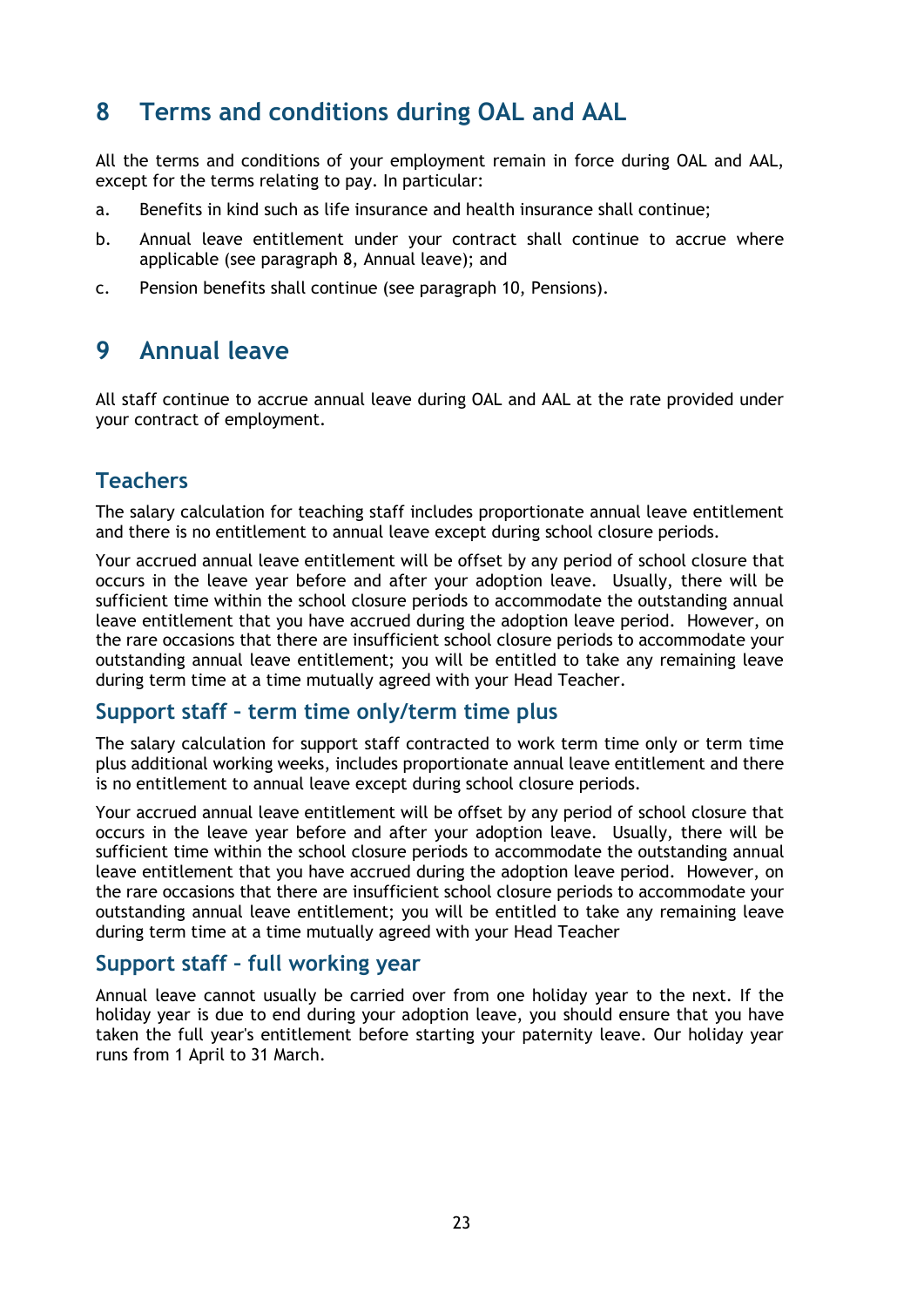## <span id="page-23-0"></span>**10 Pensions**

During OAL and any further period of paid adoption leave we shall continue to make any employer pension contributions that we usually make, based on the pay you are receiving whilst absent. If you wish to increase your contributions to make up any shortfall from those based on your normal salary then please contact the Pensions Administrator directly. For teaching staff this will be Teachers' Pensions on 0845 6066166 and for support staff, this will be Leicestershire Local Government Pension Scheme on 01163057886.

During unpaid AAL, we shall not make any employer pension contributions and the period shall not count as pensionable service. If you are a member of support staff, you may if you wish make up any contributions for the unpaid period. If you choose not to, you will not build up any membership for this period, and this will affect your pension benefits. If you are a member of teaching staff, you do not have the option of paying contributions during any period of unpaid AAL, but you can purchase additional pension on top of your normal contributions in multiples of £250 up to a maximum set by Teachers' Pensions.

## <span id="page-23-1"></span>**11 Disrupted adoption**

Adoption leave is disrupted if it has started but:

- a. You are notified that the placement will not take place;
- b. The child is returned to the adoption agency after placement; or
- c. The child dies after placement.

In case of disruption your entitlement to adoption leave and pay (if applicable) will continue for a further eight weeks from the end of the week in which disruption occurred, unless your entitlement to leave and/or pay would have ended earlier in the normal course of events.

## <span id="page-23-2"></span>**12 Keeping in touch**

We may make reasonable contact with you from time to time during your adoption leave.

You may work (including attending training) on up to ten days during adoption leave without bringing your adoption leave to an end. This is not compulsory and arrangements, including any additional pay, would be discussed and agreed with your Head Teacher.

Shortly before you are due to return to work, we may invite you to have a discussion (whether in person or by telephone) about the arrangements for your return. This may cover:

- a. Updating you on any changes that have occurred during your absence;
- b. Any training needs you might have; and
- c. Any changes to working arrangements (for example, if you have made a request to work part time). See paragraph 17, 'Requests to change your working pattern'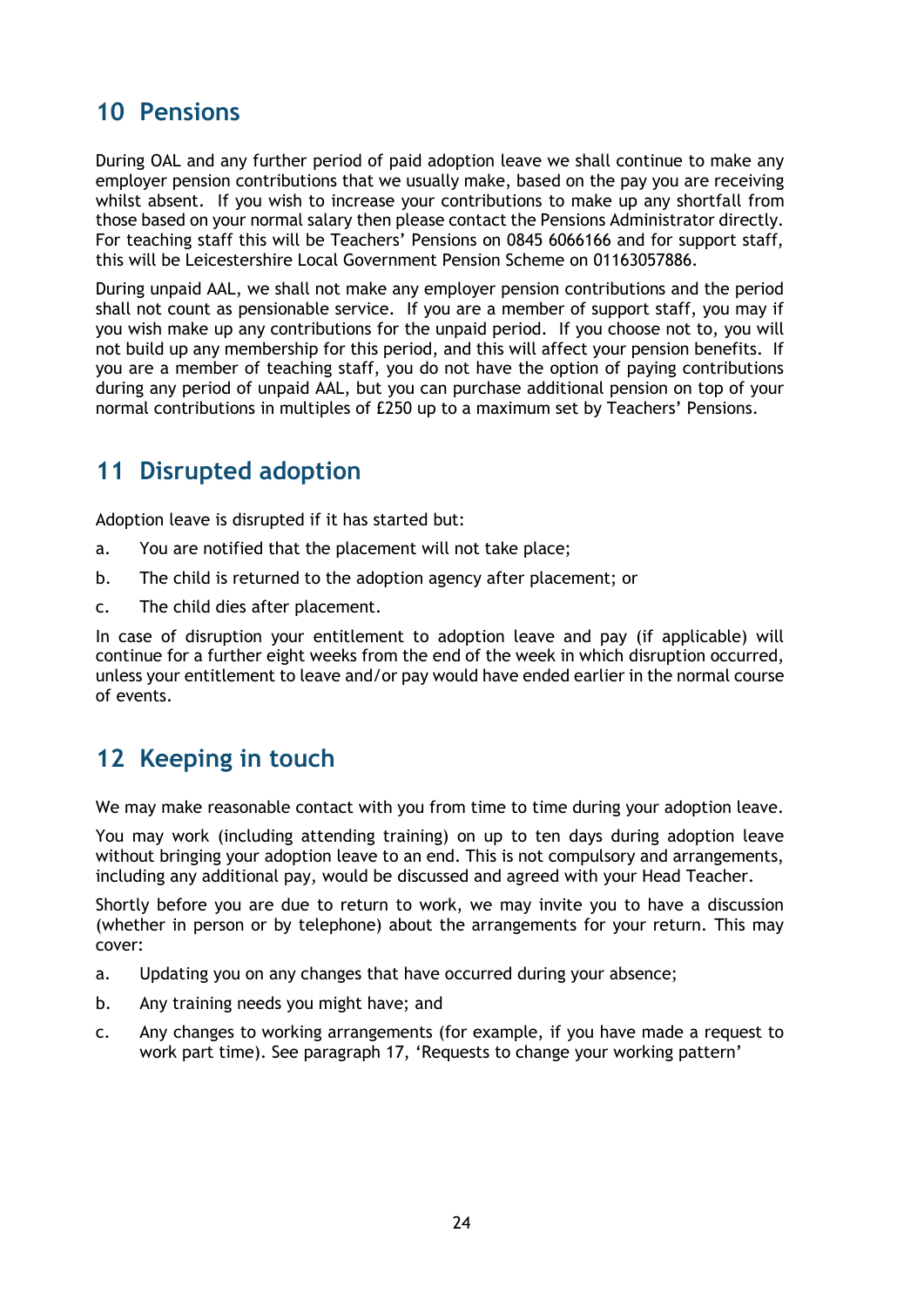## <span id="page-24-0"></span>**13 Expected Return Date**

Once you have notified us in writing of your Intended Start Date, we shall send you a letter within 28 days to inform you of your Expected Return Date. If your start date changes we shall write to you within 28 days of the start of adoption leave with a revised Expected Return Date.

We will expect you back at work on your Expected Return Date unless you tell us otherwise (see paragraphs, 14, 15 and 16). It will help us if, during your adoption leave, you are able to confirm that you will be returning to work as expected.

#### <span id="page-24-1"></span>**14 Returning early**

If you wish to return to work earlier than the Expected Return Date, you must give us at least eight weeks' notice. It is helpful if you give this notice in writing.

If you do not give enough notice, we may postpone your return date until four weeks (or eight weeks as appropriate) after you gave notice, or to the Expected Return Date if sooner.

#### <span id="page-24-2"></span>**15 Returning late**

If you wish to return later than the Expected Return Date, you should request unpaid parental leave in accordance with section E, 'Parental Leave' giving us as much notice as possible but not less than 21 days. Alternatively, staff who have annual leave entitlement remaining (where applicable) may request paid annual leave in accordance with your contract, which will be at our discretion.

If you are unable to return to work due to sickness or injury, this will be treated as sickness absence and our usual sickness policy will apply.

In any other case, late return will be treated as unauthorised absence.

#### <span id="page-24-3"></span>**16 Deciding not to return**

If you do not intend to return to work, or are unsure, it is helpful if you discuss this with us as early as possible. If you decide not to return you should give notice of resignation in accordance with your contract. The amount of adoption leave left to run when you give notice must be at least equal to your contractual notice period, otherwise we may require you to return to work for the remainder of the notice period.

Once you have given notice that you will not be returning to work, you cannot change your mind without our agreement.

This does not affect your right to receive SAP.

## <span id="page-24-4"></span>**17 Your rights when you return**

You are normally entitled to return to work in the same position as you held before commencing leave. Your terms of employment shall be the same as they would have been had you not been absent.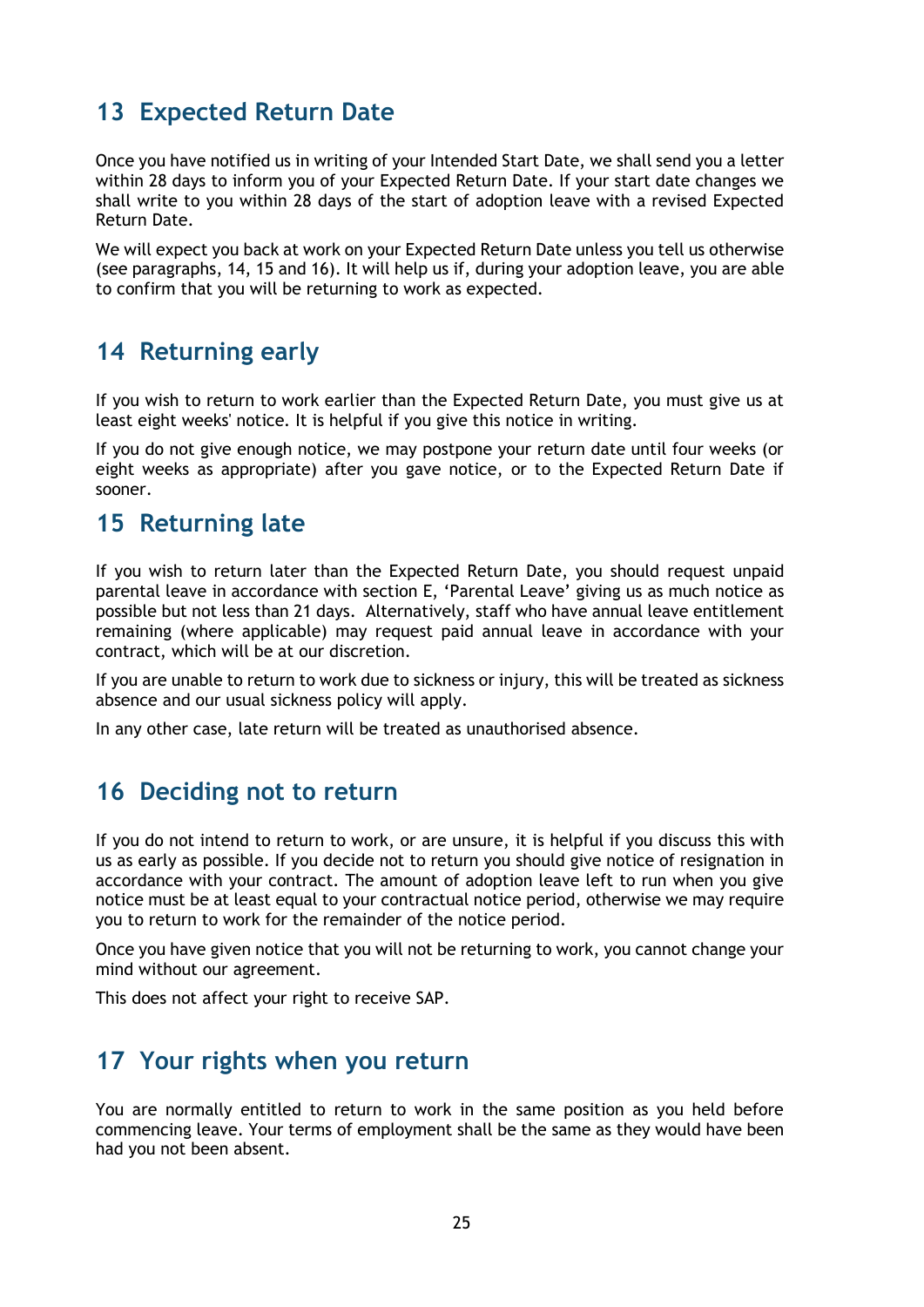However, if you have taken any period of AAL or more than four weeks' parental leave, and it is not reasonably practicable for us to allow you to return into the same position, we may give you another suitable and appropriate job on terms and conditions that are not less favourable.

#### <span id="page-25-0"></span>**18 Requests to change your working pattern**

We will deal with any requests by employees to change their working patterns (such as working part time) after adoption leave on a case-by-case basis. There is no absolute right to insist on working part time, but you do have a statutory right to request flexible working and we will try to accommodate your wishes unless there is a justifiable reason for refusal, bearing in mind the needs of our business. It is helpful if requests are made as early as possible. The procedure for dealing with such requests is set out in our Flexible Working Policy.

## <span id="page-25-1"></span>**19 Shared parental leave**

If your expected placement date is on or after 5 April 2015 you may choose to end your adoption leave and take shared parental leave. See section F for further details.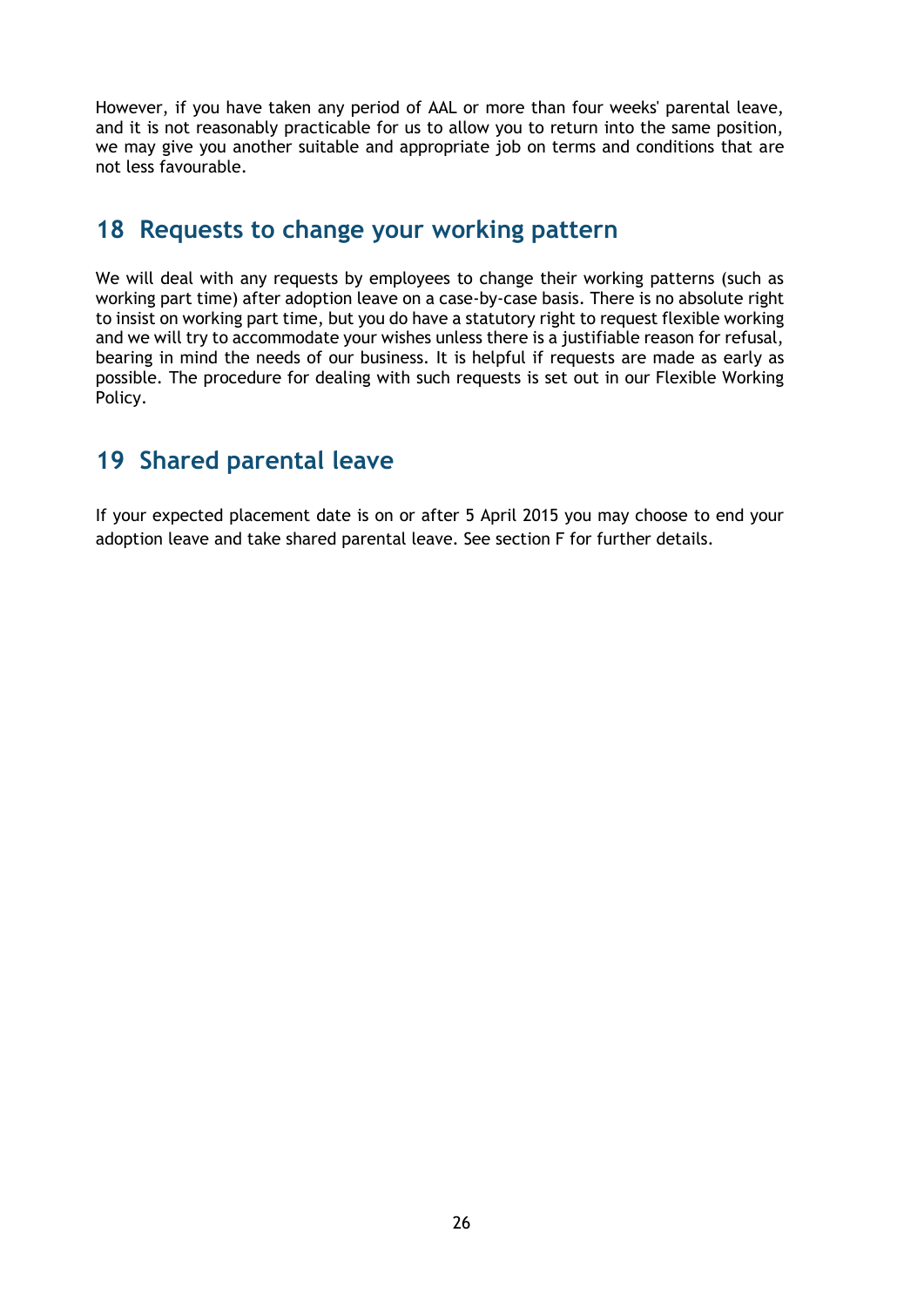## <span id="page-26-0"></span>**Section E: Parental leave**

#### <span id="page-26-1"></span>**1 Introduction**

The law recognises and we respect that there will be occasions when working parents wish to take time off work to care for or spend time with their child or children.

This section of the policy reflects the statutory right of employees with at least one year's continuous service to take up to 18 weeks' unpaid parental leave in respect of each child.

#### <span id="page-26-2"></span>**2 Entitlement to parental leave**

Employees who fulfil the criteria set out in this paragraph are entitled to take up to 18 weeks' parental leave in relation to each child for whom they are responsible. The rules on how and when parental leave can be taken are set out in paragraph 3 to paragraph 6.

Any parental leave that employees take in relation to a child while working for another employer counts towards their 18-week entitlement. If you have taken parental leave in relation to a child during previous or concurrent employment, you should provide details to your Head Teacher.

To take a period of parental leave in relation to a child, you must:

- a. Have at least one year's continuous employment;
- b. Have or expect to have responsibility for the child; and
- c. Be taking the leave to spend time with or otherwise care for the child.

You have responsibility for a child if you:

- a. Are the child's biological mother or father (whether or not you are living with the child);
- b. Are the child's adoptive parent; or
- c. Otherwise have legal parental responsibility for the child. For example, if you are the child's guardian.

## <span id="page-26-3"></span>**3 Timing of parental leave**

You can only take parental leave:

- a. Before the child's fifth birthday; or
- b. In the case of a child entitled to a disability living allowance, before the child's 18th birthday; or
- c. In the case of an adopted child, before the fifth anniversary of the date of placement or, if sooner, the child's 18th birthday.

You are only entitled to take four weeks' parental leave each year in relation to each child. A year for this purpose begins on the date when you became entitled to take parental leave in relation to the child in question.

Unless the leave is to be taken in respect of a child entitled to a disability living allowance, you can only take parental leave in blocks of a week's leave or a multiple of a week's leave.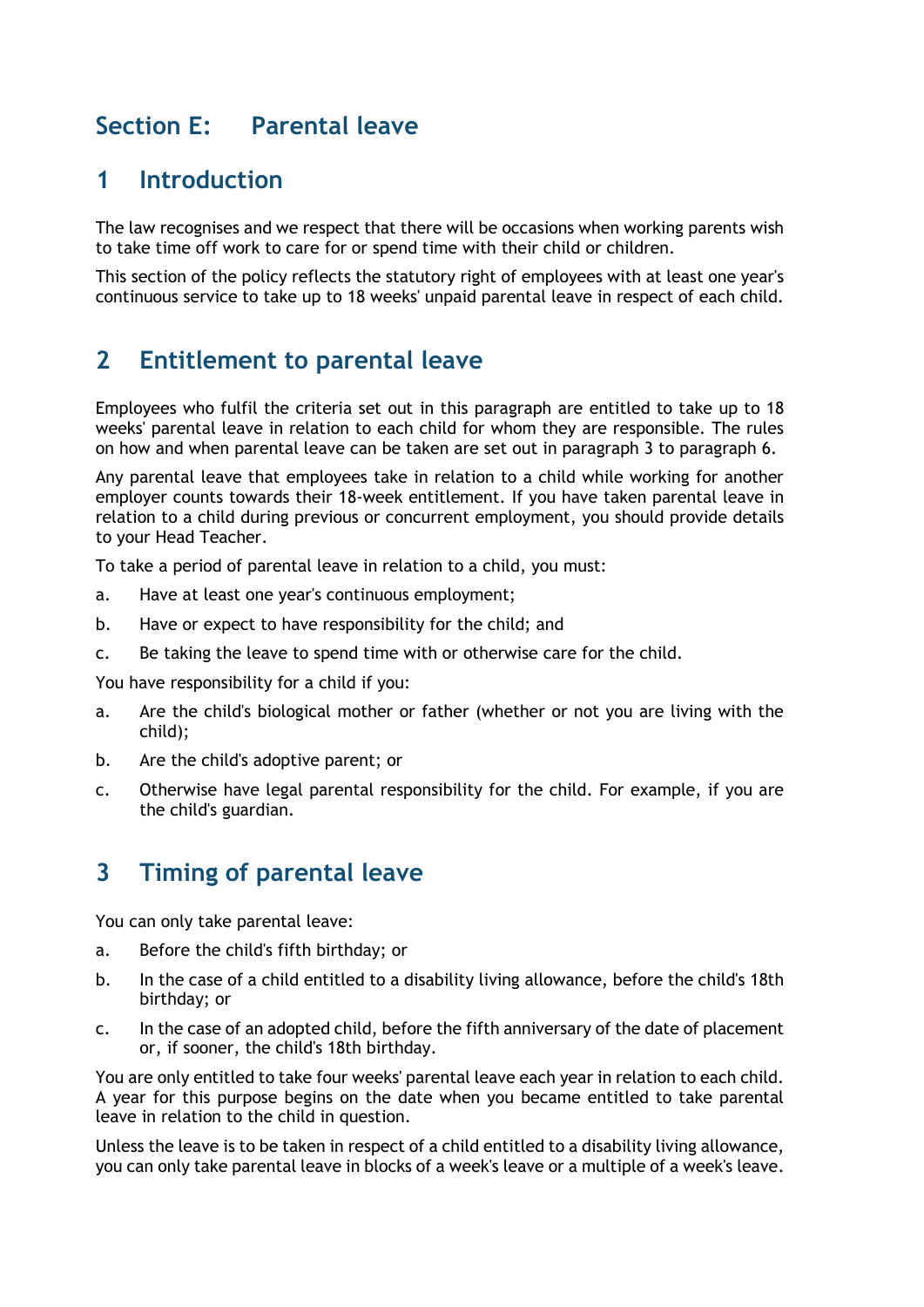### <span id="page-27-0"></span>**4 Notification requirements**

You must give your Head Teacher notice of your intention to take parental leave. It would be helpful if you can give this notice in writing. The notice requirements are as follows:

If you wish to take parental leave commencing immediately on the birth of a child, you must give notice of this intention at least 21 days before the start of the expected week of childbirth (EWC). The notice must specify the EWC and the duration of the period of leave required.

If you wish to take parental leave commencing immediately on the adoption of a child, you should give notice of this intention at least 21 days before the start of the expected week of placement (EWP). If this is not possible, you must give as much notice as you can. The notice must specify the EWP and the duration of the period of leave required.

In all other circumstances, you must give notice of your intention to take parental leave at least 21 days before you intend the leave to start. The notice must specify the dates on which the period of leave is to begin and end.

If you wish to take a period of parental leave immediately after a period of ordinary paternity leave, it would be helpful if you could give your Head Teacher notice of that intention at least 21 days before the start of the EWC (or EWP, if applicable). If this is not possible, you should give as much notice as you can. If you do not give notice at least seven days before your period of ordinary paternity leave starts, we might not allow you to take the period of parental leave requested. However, we shall consider each case on its merits.

#### <span id="page-27-1"></span>**5 Evidential requirements**

Before you take a period of parental leave under this policy, you must provide us with evidence of:

- a. Your responsibility or expected responsibility for the child;
- b. The child's date of birth or date of adoption placement; and
- c. If applicable, the child's entitlement to a disability living allowance.

For details of what evidence is required in your particular circumstances, or if you have difficulties obtaining the evidence, please contact the HR team.

## <span id="page-27-2"></span>**6 Our right to postpone parental leave**

Where you give notice in accordance with paragraph 4 of your intention to take parental leave on the birth or adoption of a child, we shall not postpone that leave.

We shall not postpone parental leave if, in the case of an adopted or disabled child, the postponement would result in the leave being taken after the child's 18th birthday.

However, in any other circumstances we might postpone a proposed period of parental leave for up to six months where the leave as planned would unduly disrupt our business. We might do so, for example, where:

- a. You wish to take parental leave during a peak period;
- b. A number of employees wish to take parental leave at the same time;
- c. Your work is of importance to a time-critical project; or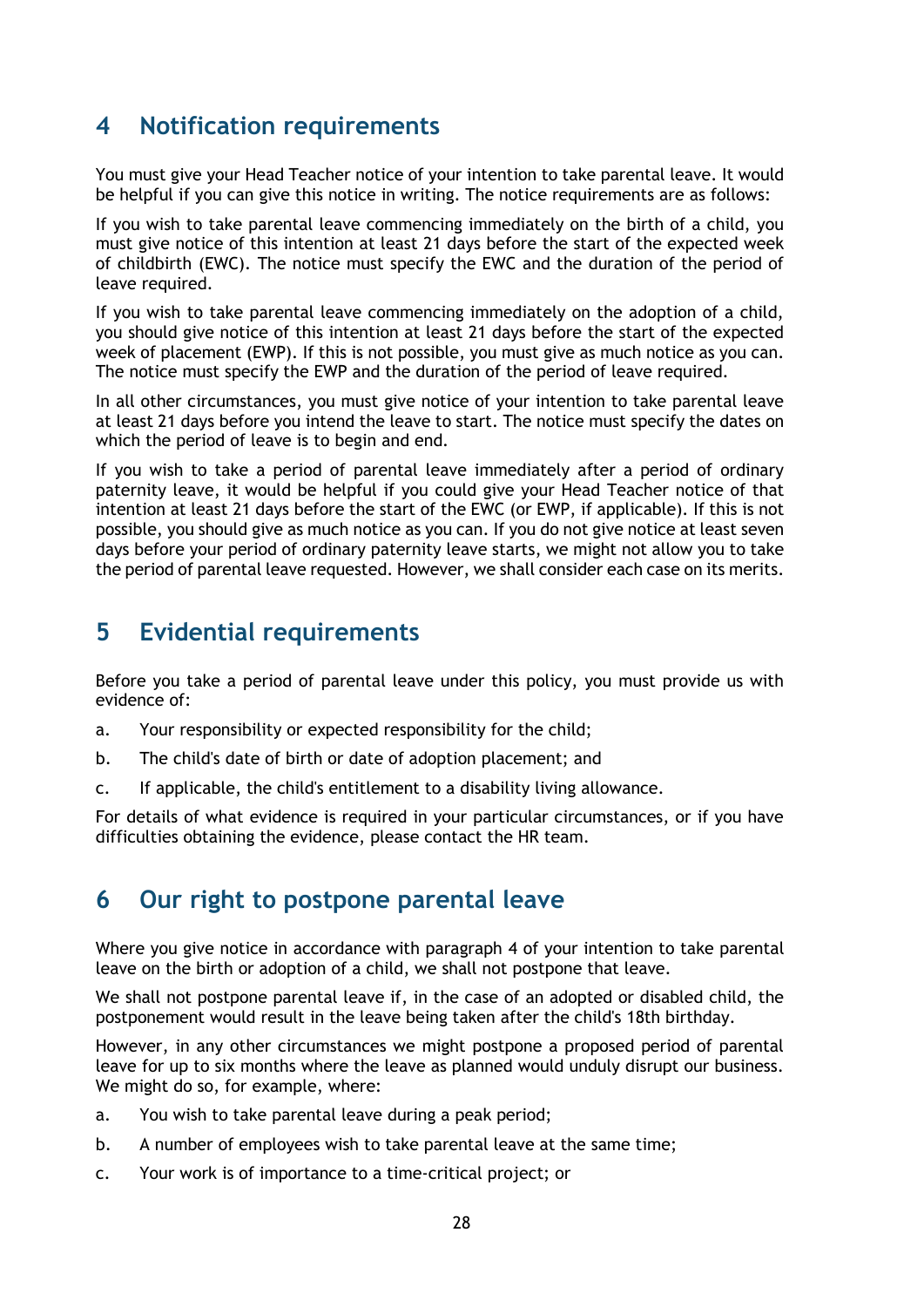d. Cover for your work cannot be found before the date on which your parental leave is due to start.

If we decide to postpone your parental leave, we shall:

- a. Consult you about the date to which the leave might be postponed; and
- b. No more than seven days after you gave notice of your intention to take the leave, give you written notice stating the reason for the postponement and the new beginning and end dates of the leave which we will allow you to take.

You will not lose your parental leave entitlement if, because of our postponement of such leave, the leave remains untaken on your child's fifth birthday (or on the fifth anniversary of the child's adoption placement, if applicable).

## <span id="page-28-0"></span>**7 Terms and conditions during parental leave**

Parental leave under this policy is unpaid. Your contractual provisions relating to pay and benefits are suspended during parental leave.

However, during parental leave you are entitled to benefit from any contractual terms you have in relation to being given notice, redundancy compensation and disciplinary and grievance procedures.

During parental leave you will remain bound by your obligation of good faith towards us, as well as any contractual terms relating to the giving of notice, the disclosure of confidential information, the acceptance of gifts and benefits, and your freedom to participate in another business (for example, by working for a third party).

## <span id="page-28-1"></span>**8 Pensions – teaching staff**

During any period of unpaid paternity leave, we shall not make any employer pension contributions and the period shall not count as pensionable service. You do not have the option of paying contributions during any period of unpaid paternity leave, but you can purchase additional pension on top of your normal contributions in multiples of £250 up to a maximum set by Teachers' Pensions.

#### <span id="page-28-2"></span>**9 Pensions – support staff**

LGPS membership continues to build up during the first 30 days of any period of unpaid leave, including parental leave, as long as you make the pension contributions that you would have paid had you been at work. After the first 30 days, the period will not count as pensionable service. You may if you wish, elect to pay contributions for the period of your absence. If you choose not to, you will not build up any membership for this period, and this will affect your pension benefits.

#### <span id="page-28-3"></span>**10 Returning to work**

You are normally entitled to return to work following parental leave to the same position you held before commencing leave. Your terms of employment will be the same as they would have been had you not been absent.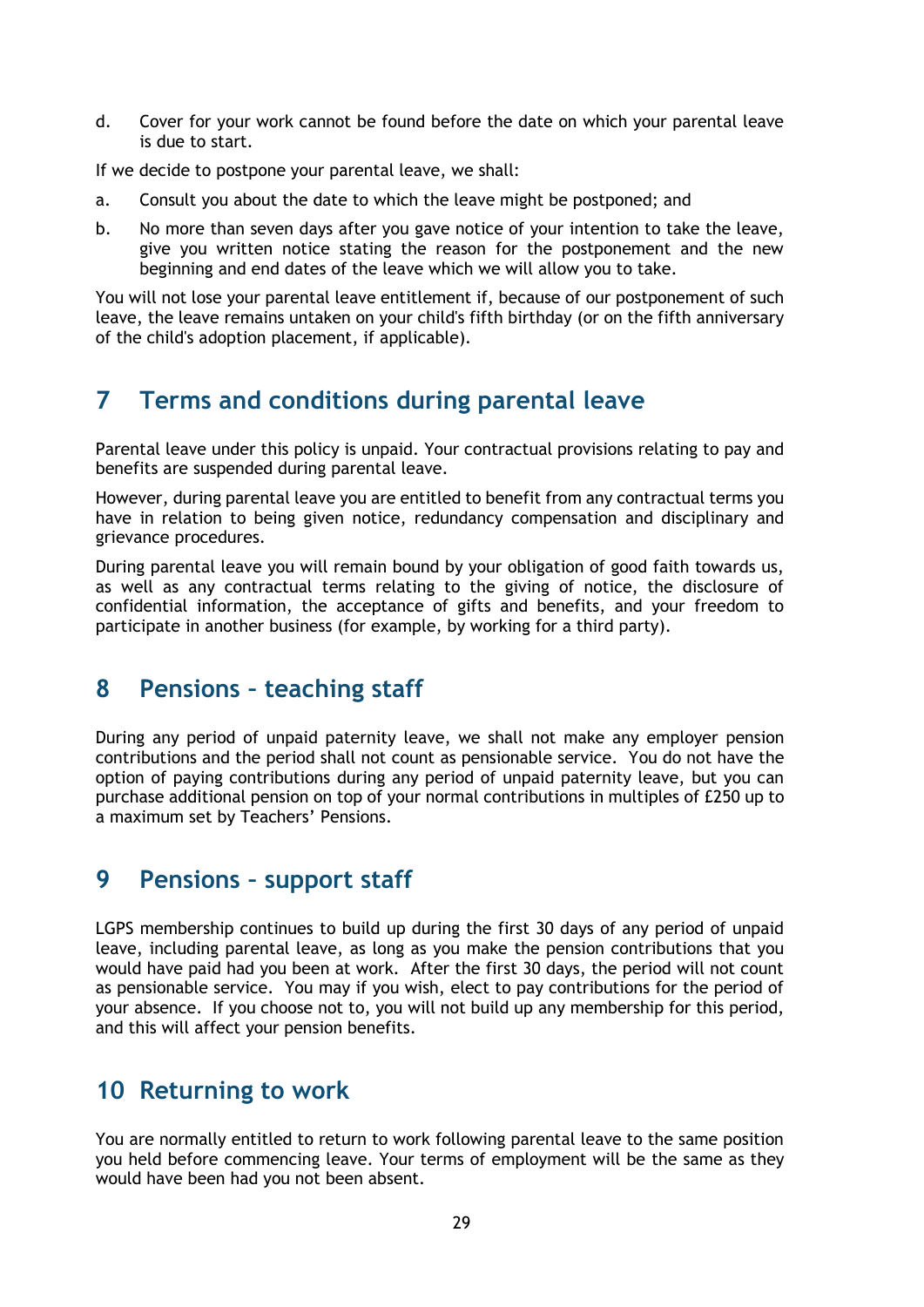However, it might not be possible for us to allow you to return to the same job where your period of parental leave has been longer than four weeks, or has been combined with a period of additional maternity, paternity or adoption leave. In such circumstances, we will offer you a suitable and appropriate alternative position.

We will deal with any requests by employees to change their working patterns (such as working part-time) after parental leave on a case-by-case basis, in accordance with our Flexible Working Policy. We will try to accommodate your wishes unless there is a justifiable reason for refusal, bearing in mind the needs of our business. It is helpful if flexible working requests are made as early as possible.

## <span id="page-29-0"></span>**11 Abuse of this policy**

Where an employee takes a period of parental leave under this policy for purposes other than spending time with or otherwise caring for their child, this will be dealt with as a disciplinary issue under our Disciplinary Procedure.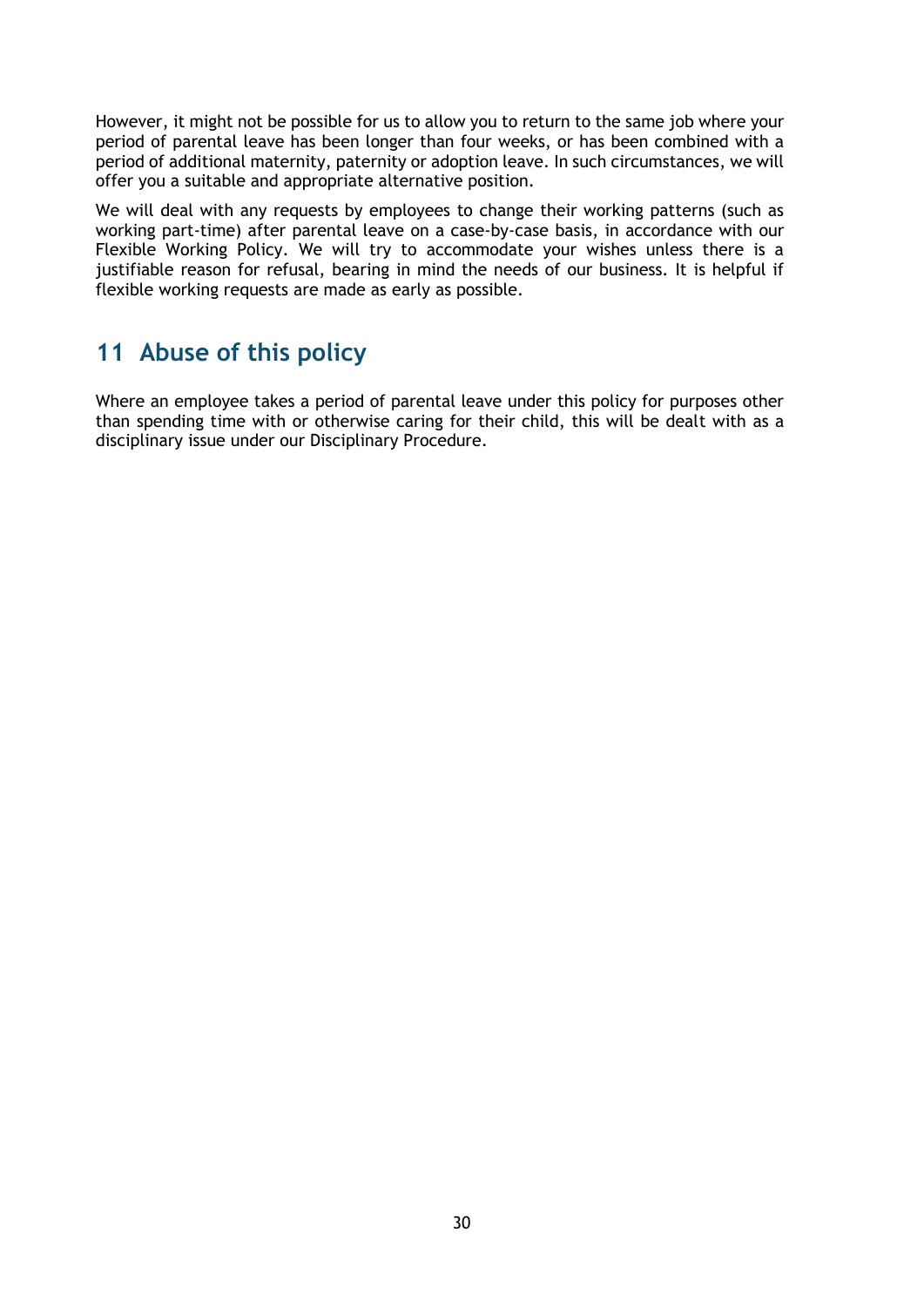## **Section F: Shared parental leave and pay**

## <span id="page-30-0"></span>**1 Introduction**

This section outlines the arrangements for shared parental leave and pay in relation to the birth or adoption of a child.

This section applies to employees. It does not apply to agency workers or self-employed contractors.

## **2 What is shared parental leave?**

Shared parental leave (SPL) is a form of leave available to working parents following the birth or adoption of a child. It applies in respect of children who are expected to be born or placed on or after 5 April 2015.

SPL allows parents, and partners in certain circumstances (see 3 below), to take up to 52 weeks leave in total on the birth or adoption of a child. You may be able to take this leave at the same time or at different times. Up to 50 weeks of this leave may be designated as SPL. Assuming you are both eligible, you and your partner can choose how you split that leave between you. You may be able to take this leave at the same time or at different times. You may also be able to take it in more than one block.

SPL must be taken in the first 52 weeks of the child's birth or adoption.

If you choose to take SPL then any period of maternity or adoption leave being taken in respect of the child will end.

## <span id="page-30-1"></span>**3 Entitlement to SPL when a child is born**

You are entitled to SPL in relation to the birth of a child if:

- a. you are the child's mother, and share the main responsibility for the care of the child with the child's father (or your partner, if the father is not your partner);
- b. you are the child's father and share the main responsibility for the care of the child with the child's mother; or
- c. you are the mother's partner and share the main responsibility for the care of the child with the mother (where the child's father does not share the main responsibility with the mother).

The following conditions must also be fulfilled:

a. you must have at least 26 weeks' continuous employment with us by the end of the Qualifying Week, and still be employed by us in the week before the leave is to be taken;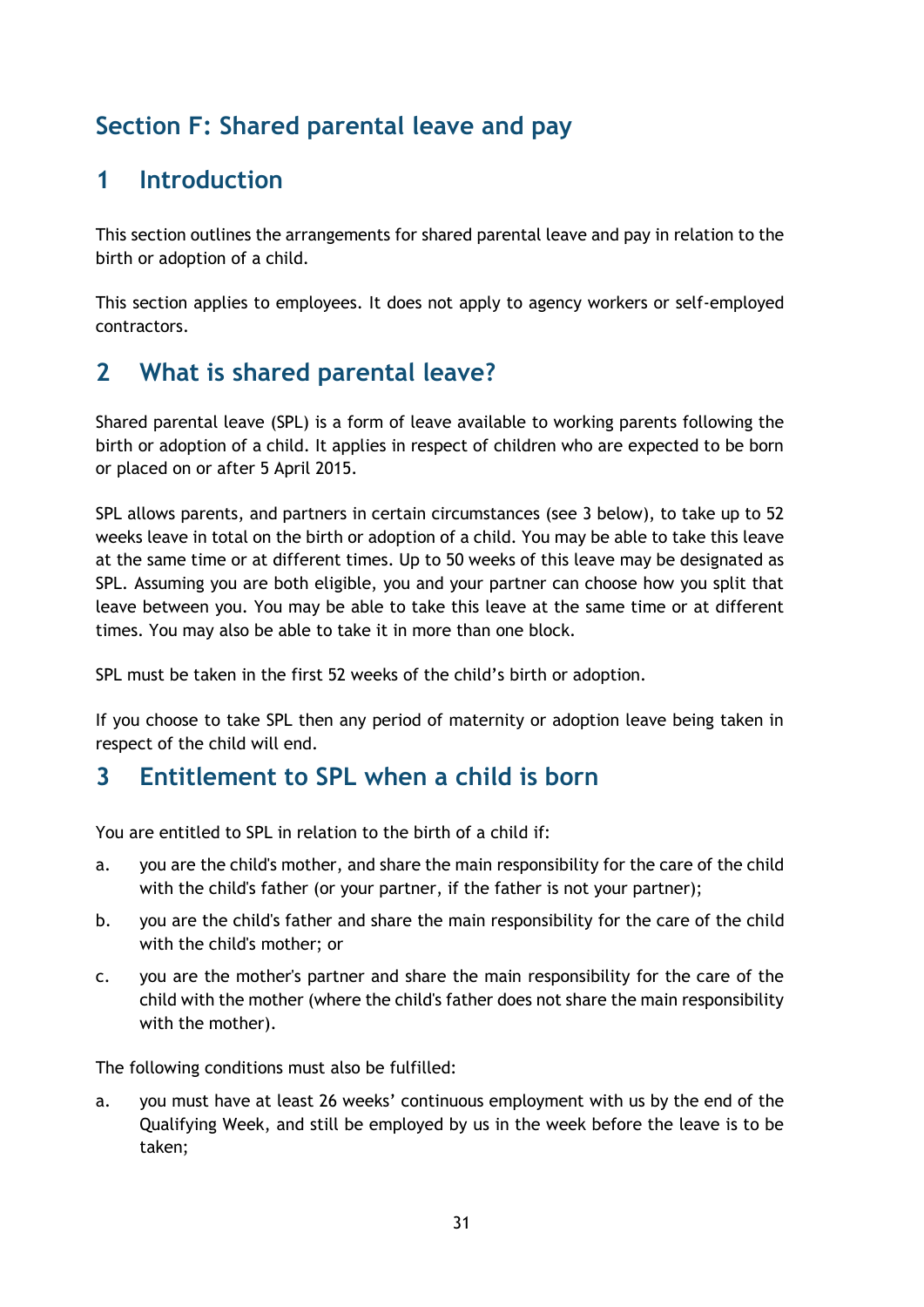- b. the other parent must have worked (in an employed or self-employed capacity) in at least 26 of the 66 weeks before the EWC and had average weekly earnings of at least £30 during 13 of those weeks; and
- c. you and the other parent must give the necessary statutory notices and declarations as summarised below, including notice to end any maternity leave, statutory maternity pay (SMP) or maternity allowance (MA) periods.

The total amount of SPL available is 52 weeks, less the weeks spent by the child's mother on maternity leave (or the weeks in which the mother has been in receipt of SMP or MA if she is not entitled to maternity leave).

If you are the mother you cannot start SPL until after the compulsory maternity leave period, which lasts until two weeks after birth.

If you are the child's father or the mother's partner, you should consider using your two weeks' paternity leave before taking SPL (see section C Paternity leave and pay). Once you start SPL you will lose any untaken paternity leave entitlement. SPL entitlement is additional to your paternity leave entitlement.

## <span id="page-31-0"></span>**4 Entitlement to SPL when a child is adopted**

You may be entitled to SPL if an adoption agency has placed a child with you and/or your partner for adoption and you intend to share the main responsibility for the care of the child with your partner.

The following conditions must be fulfilled:

- a. you must have at least 26 weeks continuous employment with us by the end of the Qualifying Week, and still be employed by us in the week before the leave is to be taken;
- b. your partner must have worked (in an employed or self-employed capacity) in at least 26 of the 66 weeks before the Qualifying Week and had average weekly earnings of at least £30 during 13 of those weeks; and
- c. you and your partner must give the necessary statutory notices and declarations as summarised below, including notice to end adoption leave or statutory adoption pay (SAP).

Either you or your partner must qualify for statutory adoption leave and/or SAP and must take at least two weeks of adoption leave and/or pay.

If your partner is taking adoption leave and/or claiming SAP, you may be entitled to two weeks' paternity leave and pay (see section C Paternity leave and pay). You should consider using this before taking SPL. Paternity leave is additional to any SPL entitlement you may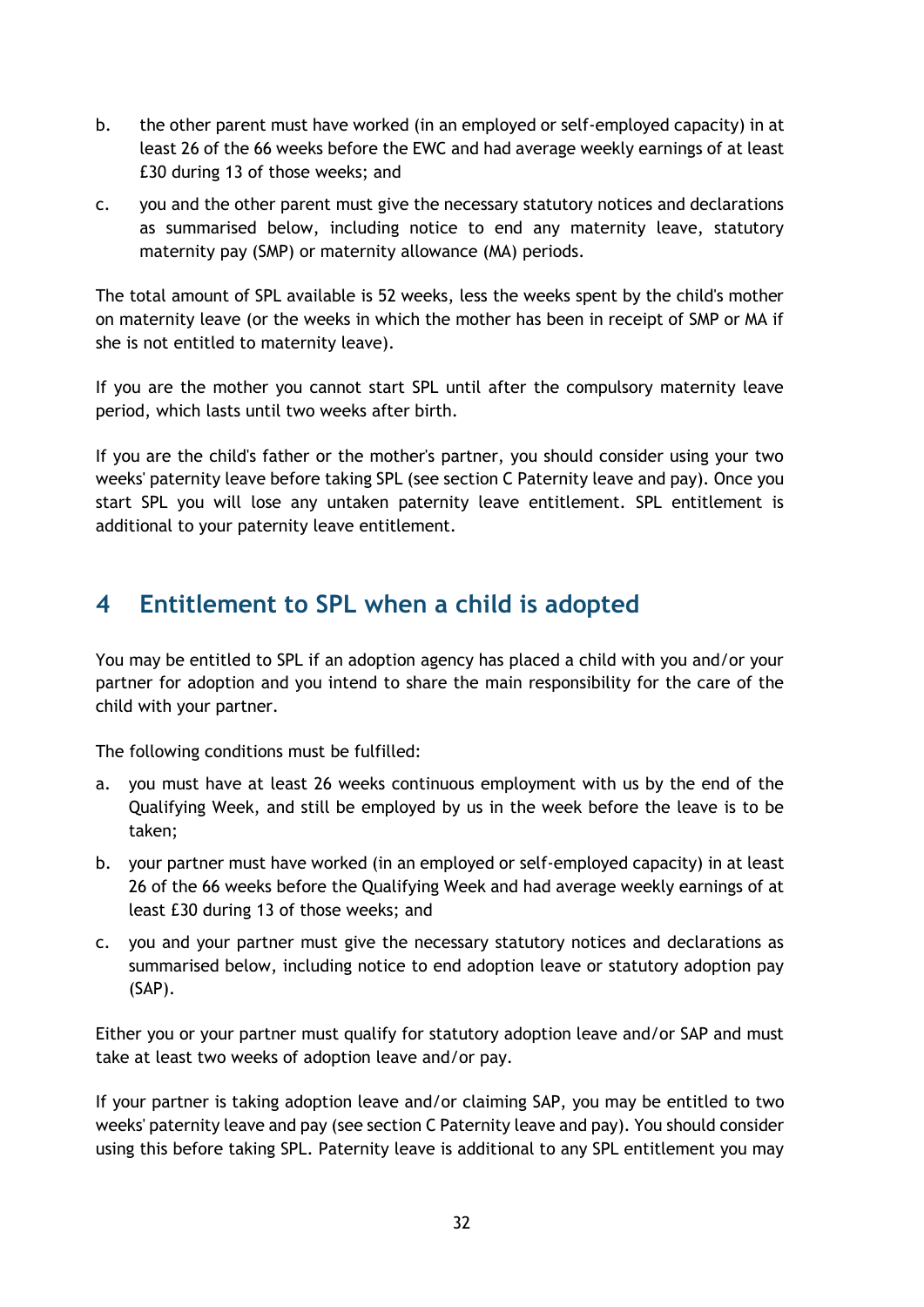have, but you will lose any untaken paternity leave entitlement once you start a period of SPL.

The total amount of SPL available is 52 weeks, less the weeks of adoption leave taken by either you or partner (or the weeks in which your partner has been in receipt of SAP if they were not entitled to adoption leave).

## <span id="page-32-0"></span>**5 Opting in to shared parental leave and pay**

Not less than eight weeks before the date you intend your SPL to start, you must give us a written opt-in notice giving the information in 5.2 or 5.3 as appropriate.

When a child is born:

- a. your name and the name of the other parent;
- b. if you are the child's mother, the start and end dates of your maternity leave;
- c. if you are the child's father or the mother's partner, the start and end dates of the mother's maternity leave, or if she is not entitled to maternity leave, the start and end dates of any SMP or MA period;
- d. the total SPL available, which is 52 weeks minus the number of weeks' maternity leave, SMP or MA period taken or to be taken;
- e. how much of that will be allocated to you and how much to the other parent. (You can change the allocation by giving us a further written notice, and you do not have to use your full allocation);
- f. if you are claiming statutory shared parental pay (ShPP), the total ShPP available, which is 39 weeks minus the number of weeks of the SMP or MA period taken or to be taken);
- g. how much of that will be allocated to you and how much to the other parent. (You can change the allocation by giving us a further written notice, and you do not have to use your full allocation);
- h. an indication of the pattern of leave you are thinking of taking, including suggested start and end dates for each period of leave. This indication will not be binding at this stage, but please give as much information as you can about your future intentions; and
- i. declarations by you and the other parent that you meet the statutory conditions for entitlement to SPL and ShPP.

When a child is adopted:

- a. your name and your partner's name;
- b. if you are taking adoption leave, your adoption leave start and end dates;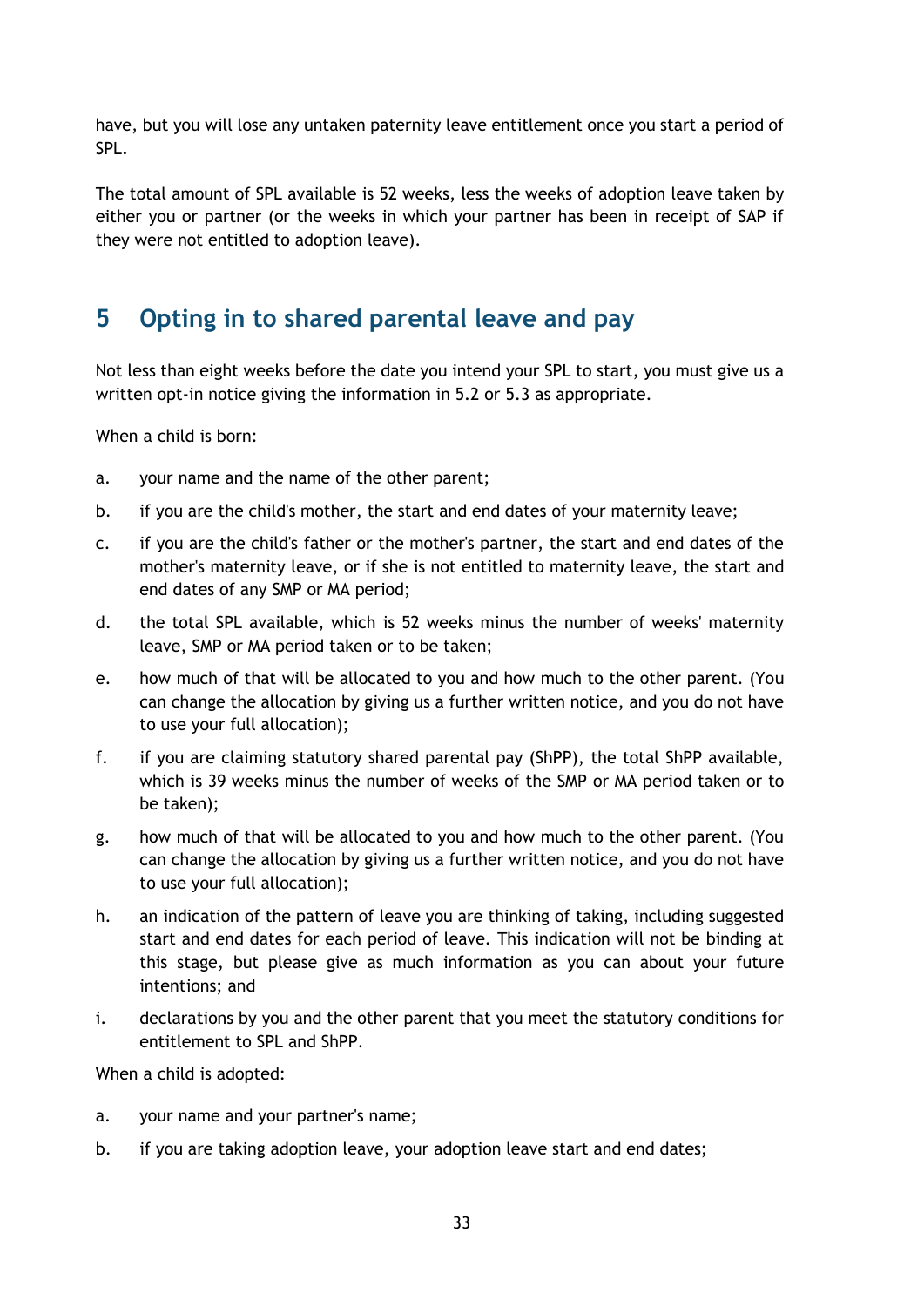- c. if you are not taking adoption leave, your partner's adoption leave start and end dates, or if your partner is not entitled to adoption leave, the start and end dates of their SAP;
- d. the total SPL available, which is 52 weeks minus the number of weeks' adoption leave or SAP taken or to be taken by you or your partner;
- e. how many weeks of the available SPL will be allocated to you and how many to your partner (you can change the allocation by giving us a further written notice, and you do not have to use your full allocation);
- f. if you are claiming statutory shared parental pay (ShPP), the total ShPP available, which is 39 weeks minus the number of weeks of SAP taken or to be taken);
- g. how many weeks of the available ShPP will be allocated to you and how many to your partner (you can change the allocation by giving us a further written notice, and you do not have to use your full allocation);
- h. an indication of the pattern of leave you are thinking of taking, including suggested start and end dates for each period of leave (see paragraph [c](#page-35-0) and paragraph [0](#page-35-1) for information on taking leave). This indication will not be binding at this stage, but please give as much information as you can about your future intentions; and
- i. declarations by you and your partner that you both meet the statutory conditions to enable you to take SPL and ShPP.

## <span id="page-33-0"></span>**6 Ending your maternity or adoption leave**

If you choose to take SPL then the maternity or adoption leave that you, your partner or the other parent are taking will come to an end. This is called curtailment.

If you are still on maternity leave or adoption leave, you must give us at least eight weeks' written notice to end your maternity or adoption leave (a curtailment notice) before you can take SPL. The notice must state the date your maternity or adoption leave will end. You can give the notice before or after you give birth or your child is placed, but you cannot end your maternity or adoption leave until at least two weeks after the birth or placement.

You must also give us, at the same time as the curtailment notice, a notice to opt into the SPL scheme (see clause 5 above) or a written declaration that the child's other parent or your partner has given his or her employer an opt-in notice and that you have given the necessary declarations in that notice.

The curtailment notice is usually binding and cannot be revoked. You can only revoke a curtailment notice if maternity or adoption leave has not yet ended and one of the following applies: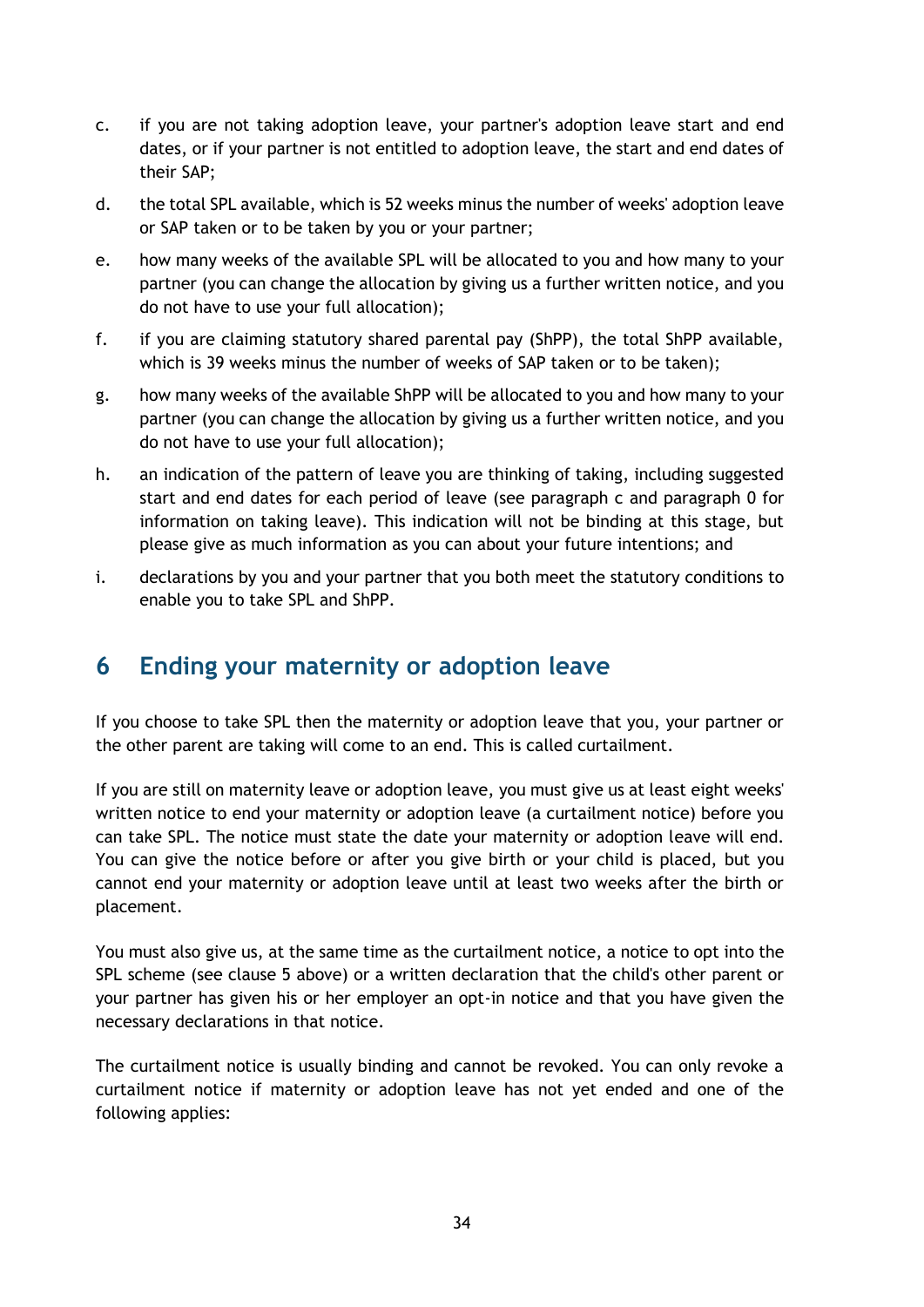- a) if you realise that neither you nor the other parent are in fact eligible for SPL or ShPP, you can revoke the curtailment notice in writing up to eight weeks after it was given;
- b) (birth only) if you gave the curtailment notice before giving birth, you can revoke it in writing up to eight weeks after it was given, or up to six weeks after birth, whichever is later; or
- c) if the other parent has died.

Once you revoke a curtailment notice you cannot submit a second curtailment notice, unless the revocation was given in the in circumstances above.

## **7 Ending the mother's maternity leave or your partner's adoption leave**

When a child is born, If you are the child's father or the mother's partner, you will only be able to take SPL once the mother has either:

- a. returned to work;
- b. given her employer a curtailment notice to end her maternity leave;
- c. given her employer a curtailment notice to end her SMP (if she is entitled to SMP but not maternity leave); or
- d. given a curtailment notice to the benefits office to end her MA (if she is not entitled to maternity leave or SMP).

When a child is adopted if your partner is taking adoption leave or claiming SAP from their employer, you will only be able to take SPL once your partner has either:

- a. returned to work;
- b. given their employer a curtailment notice to end adoption leave; or
- c. given their employer a curtailment notice to end SAP (if they are entitled to SAP but not adoption leave).

## <span id="page-34-0"></span>**8 Evidence of entitlement**

You must also provide on request:

- a. A copy of the birth certificate (or if you have not yet obtained a birth certificate, a signed declaration of the child's date and place of birth); **OR**
- b. One or more documents from the adoption agency showing the agency's name and address and the expected placement date; **AND**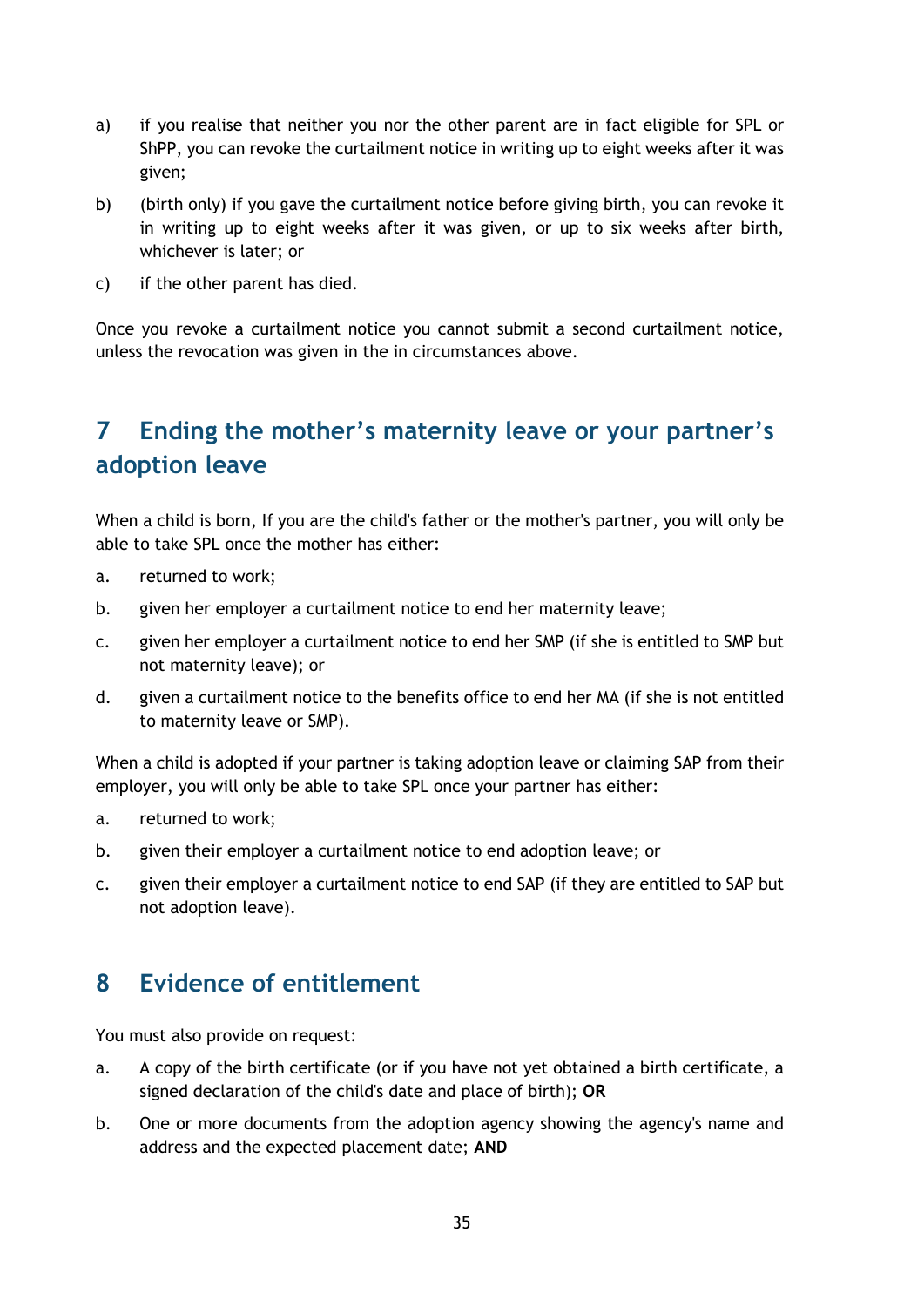<span id="page-35-0"></span>c. The name and address of the other parent's employer (or a declaration that they have no employer).

#### **9 Notifying us of your SPL dates**

Having opted into the SPL system you will need to give a period of leave notice telling us the start and end dates of your leave. This can be given at the same time as your opt-in notice, or it can be given later, as long as it is given at least eight weeks before the start of your leave. You must also state in your period of leave notice the dates on which you intend to claim shared parental pay, if applicable.

If your period of leave notice gives dates for a single continuous block of SPL you will be entitled to take the leave set out in the notice.

You can give up to three period of leave notices. This may enable you to take up to three separate blocks of shared parental leave. In exceptional circumstances we may agree to accept more than three period of leave notices.

## <span id="page-35-1"></span>**10 Procedure for requesting split periods of SPL**

In general, a period of leave notice should set out a single continuous block of leave. We may, in some cases, be willing to consider a period of leave notice where the SPL is split into shorter periods (of at least a week) with periods of work in between. It is best to discuss this with your Head Teacher in advance of submitting any formal period of leave notices. This will give us more time to consider the request and hopefully agree a pattern of leave with you from the start.

You must submit a period of leave notice setting out the requested pattern of leave at least eight weeks before the requested start date. If we are unable to agree to your request straight away, there will be a two-week discussion period. At the end of that period, we will confirm any agreed arrangements in writing. If we have not reached an agreement, you will be entitled to take the full amount of requested SPL as one continuous block, starting on the start date given in your notice (for example, if you requested three separate periods of four weeks each, you will be entitled to one 12-week period of leave). Alternatively, you may:

- a. choose a new start date (which must be at least eight weeks after your original period of leave notice was given), and tell us within five days of the end of the twoweek discussion period; or
- b. withdraw your period of leave notice within two days of the end of the two-week discussion period (in which case it will not be counted and you may submit a new one if you choose).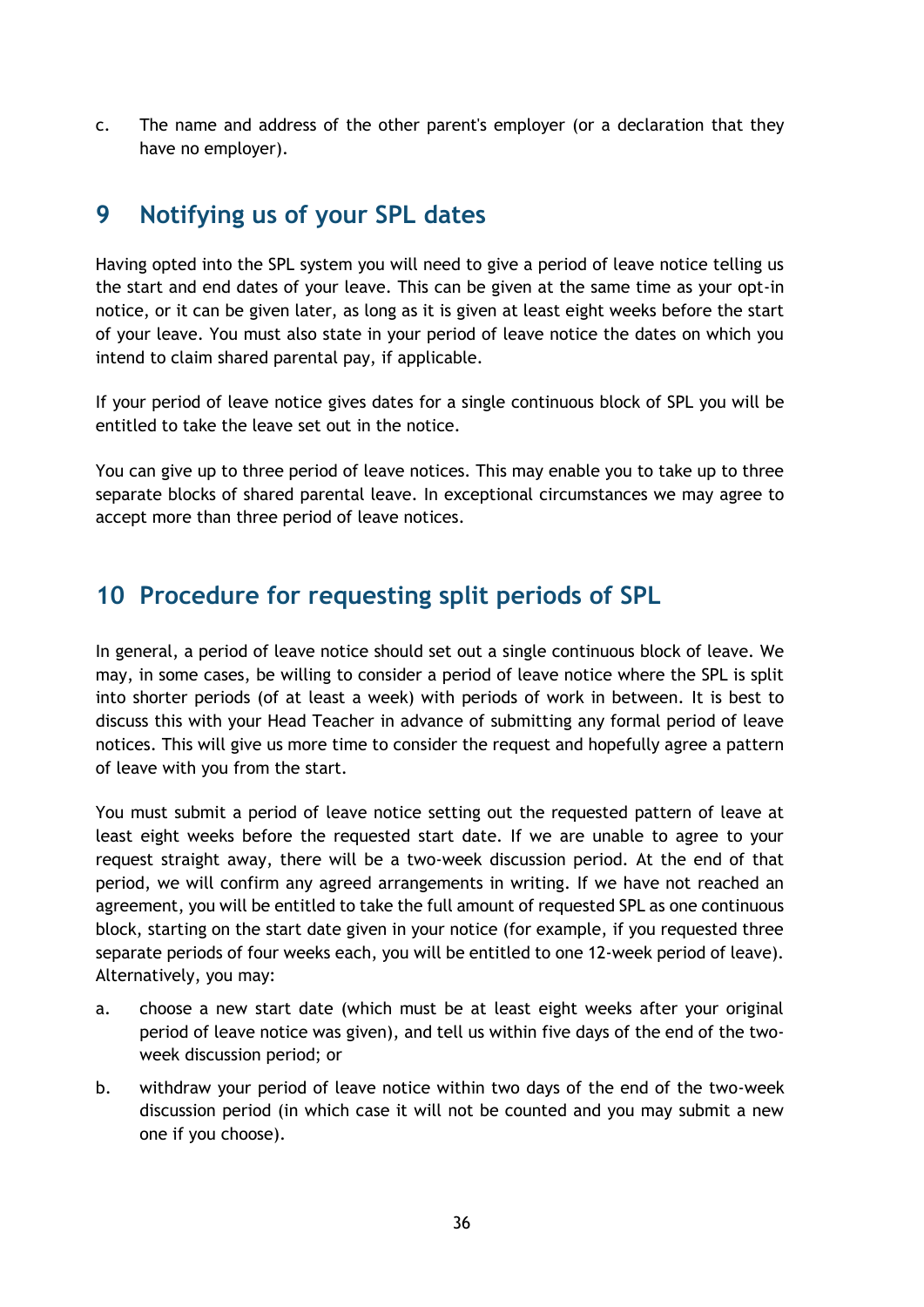## <span id="page-36-0"></span>**11 Changing the dates or cancelling your SPL**

You can cancel a period of leave by notifying us in writing at least eight weeks before the start date in the period of leave notice.

You can change the dates for a period of leave by giving us at least eight weeks' notice before the original start date and the new start date.

You can change the end date for a period of leave by notifying us in writing at least eight weeks before the original end date and the new end date.

You can change split periods of leave into a single continuous period of leave by notifying us in writing at least eight weeks before the start date.

You can request that a continuous period of leave be split into two or more discontinuous periods with periods of work in between. We will consider any such request as set out in paragraph [10.](#page-35-1)

You do not need to give eight weeks' notice if you are changing the dates of your SPL because your child has been born earlier than the EWC, where you wanted to start your SPL a certain length of time (but not more than eight weeks) after birth. In such cases please notify us in writing of the change as soon as you can.

A notice to cancel or change a period of leave will count as one of your three period of leave notices, unless:

- a. the variation is a result of your child being born or placed earlier or later than the EWC or expected placement date;
- b. the variation is at our request; or
- c. we agree otherwise.

## <span id="page-36-1"></span>**12. Shared parental pay**

ShPP of up to 39 weeks (less any weeks of SMP or SAP claimed by you or the other parent/eligible partner) may be available provided you have at least 26 weeks' continuous employment with us at the end of the Qualifying Week and your average earnings are not less than the lower earnings limit set by the government each tax year. ShPP is paid at a rate set by the government each year.

#### <span id="page-36-2"></span>**13 Other terms during shared parental leave**

Your terms and conditions of employment remain in force during SPL, except for the terms relating to pay.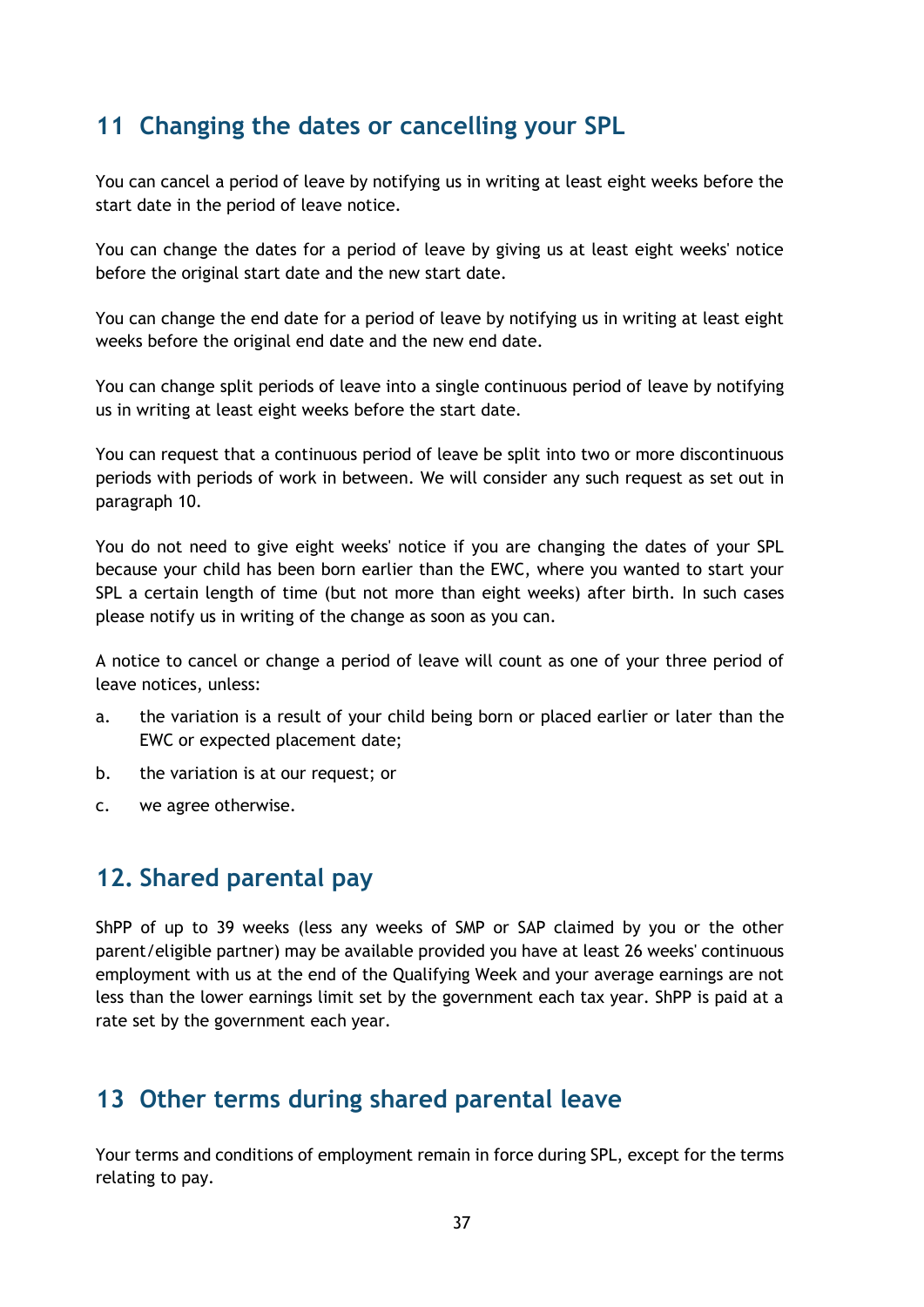Annual leave entitlement will continue to accrue at the rate provided under your contract. If your SPL will continue into the next holiday year, any holiday entitlement that cannot reasonably be taken before starting your leave can be carried over and must be taken immediately before returning to work unless your manager agrees otherwise. You should try to limit carry over to one week's holiday or less. Carry-over of more than one week is at your manager's discretion. Please discuss your holiday plans with your manager in good time before starting SPL. All holiday dates are subject to approval by your manager.

If you are a member of the pension scheme, we will make employer pension contributions during any period of paid SPL, based on your normal salary, in accordance with the pension scheme rules. Any employee contributions you make will be based on the amount of any shared parental pay you are receiving, unless you inform the HR team that you wish to make up any shortfall.

## <span id="page-37-0"></span>**14 Keeping in touch**

We may make reasonable contact with you from time to time during your SPL although we will keep this to a minimum. This may include contacting you to discuss arrangements for your return to work.

You may ask or be asked to work (including attending training) on up to 20 "keeping-intouch" days (KIT days) during your SPL. This is in addition to any KIT days that you may have taken during maternity leave. KIT days are not compulsory and must be discussed and agreed with Head Teacher.

You will be paid at your normal basic rate of pay for time spent working on a KIT day and this will be inclusive of any shared parental pay entitlement. Alternatively, you may agree with your Head Teacher to receive the equivalent paid time off in lieu.

## <span id="page-37-1"></span>**15 Returning to work**

If you want to end a period of SPL early, you must give us eight weeks' prior notice of the return date. You should give this notice in writing.

If you want to extend your SPL you must submit a new period of leave notice at least eight weeks before the date you were due to return to work, assuming you still have SPL entitlement remaining and have not already submitted three period of leave notices. If you are unable to request more SPL you may be able to request annual leave or ordinary parental leave (see section E), which will be subject to business need.

You are normally entitled to return to work in the position you held before starting SPL, and on the same terms of employment. However, if it is not reasonably practicable for us to allow you to return into the same position, we may give you another suitable and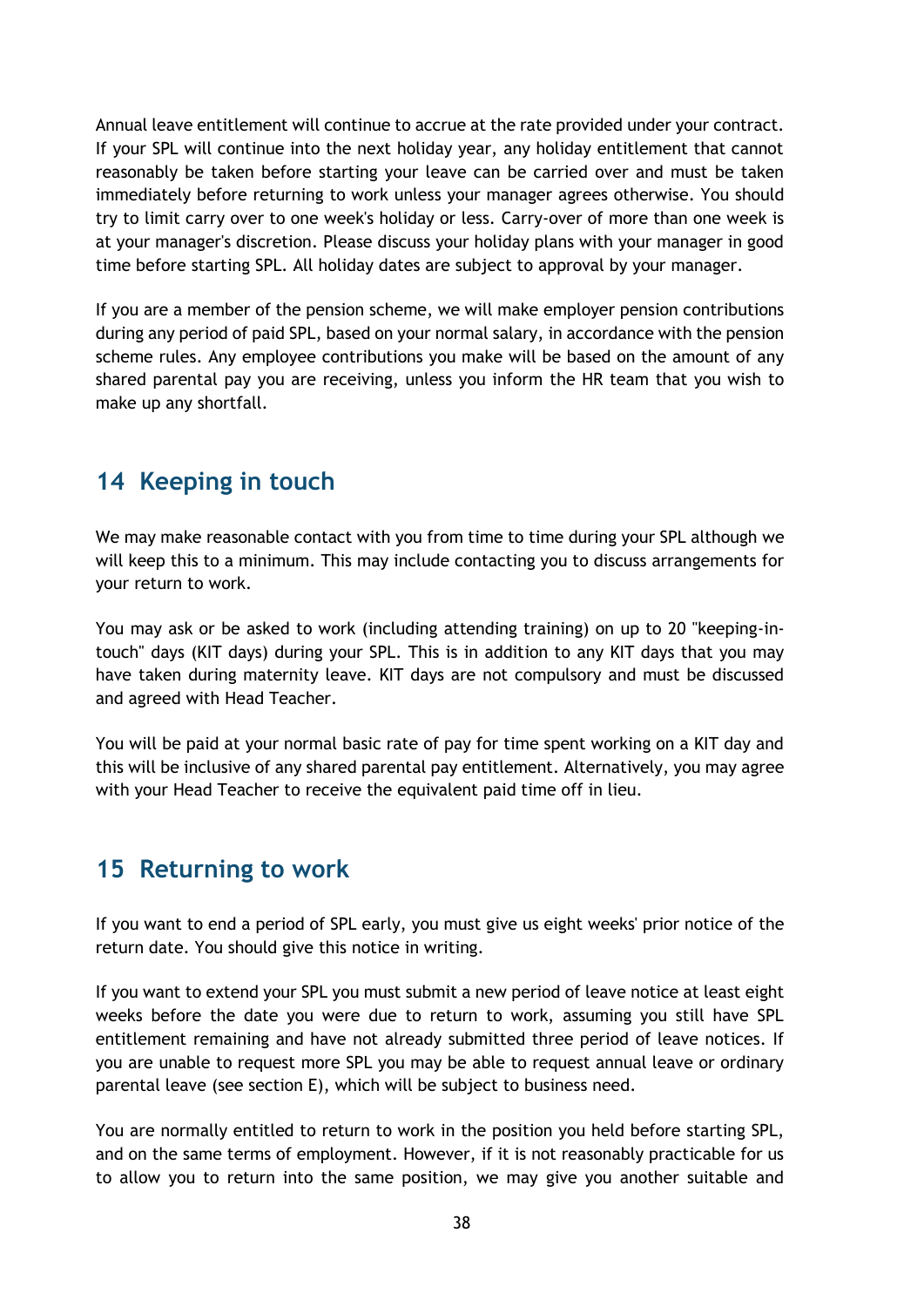appropriate job on terms and conditions that are not less favourable, but only in the following circumstances:

- a. if your SPL and any maternity, adoption or paternity leave you have taken adds up to more than 26 weeks in total (whether or not taken consecutively); or
- b. if you took SPL consecutively with more than four weeks of ordinary parental leave (under our Parental Leave Policy).

If you want to change your hours or other working arrangements on return from SPL you should make a request under our Flexible Working Policy. It is helpful if such requests are made as early as possible.

If you decide you do not want to return to work you should give notice of resignation in accordance with your contract.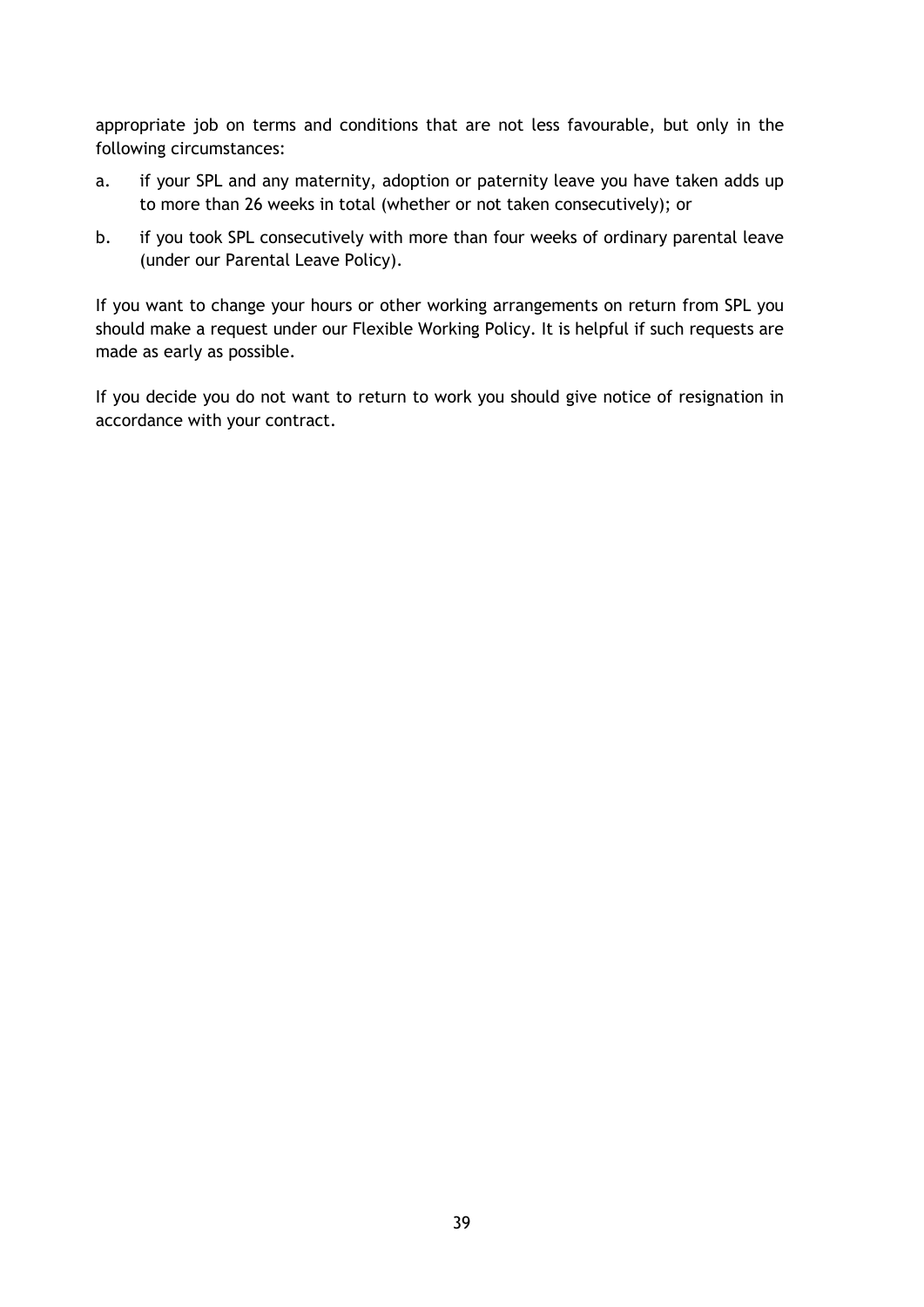## Section G: Parental Bereavement Leave and Pay

## 1 Introduction

Dealing with the death of a child is an extremely difficult situation, and therefore to enable you to take some time you may be eligible for either or both parental leave and statutory parental bereavement pay.

You can take two weeks leave from the first day of your employment for each child who has died or was stillborn if you are eligible.

You can take:

- Two weeks together
- Two separate weeks of leave
- Only one week of leave

The leave can start on or after the date of the death or stillborn but must finish within 56 weeks of the date of the death or stillborn.

If you're taking another type of statutory leave (for example, maternity or paternity leave) when the child dies or stillbirth happens, your parental bereavement leave must start after the other leave has ended but does not have to be taken immediately after. This includes if the statutory leave is for another child.

If your parental bereavement leave is interrupted by the start of another type of statutory leave, you can take your remaining entitlement to parental bereavement leave after that other leave has ended.

Your remaining parental bereavement leave must be taken within 56 weeks of the date of death or stillbirth.

You can take parental bereavement leave between blocks of shared parental leave that you booked before the child died. This includes if the shared parental leave is for another child.

## 2 Entitlement to SPBP

You will be entitled to receive either £151.20 a week or 90% of your average weekly earnings (whichever is lower).

This will be paid through your normal monthly payroll.